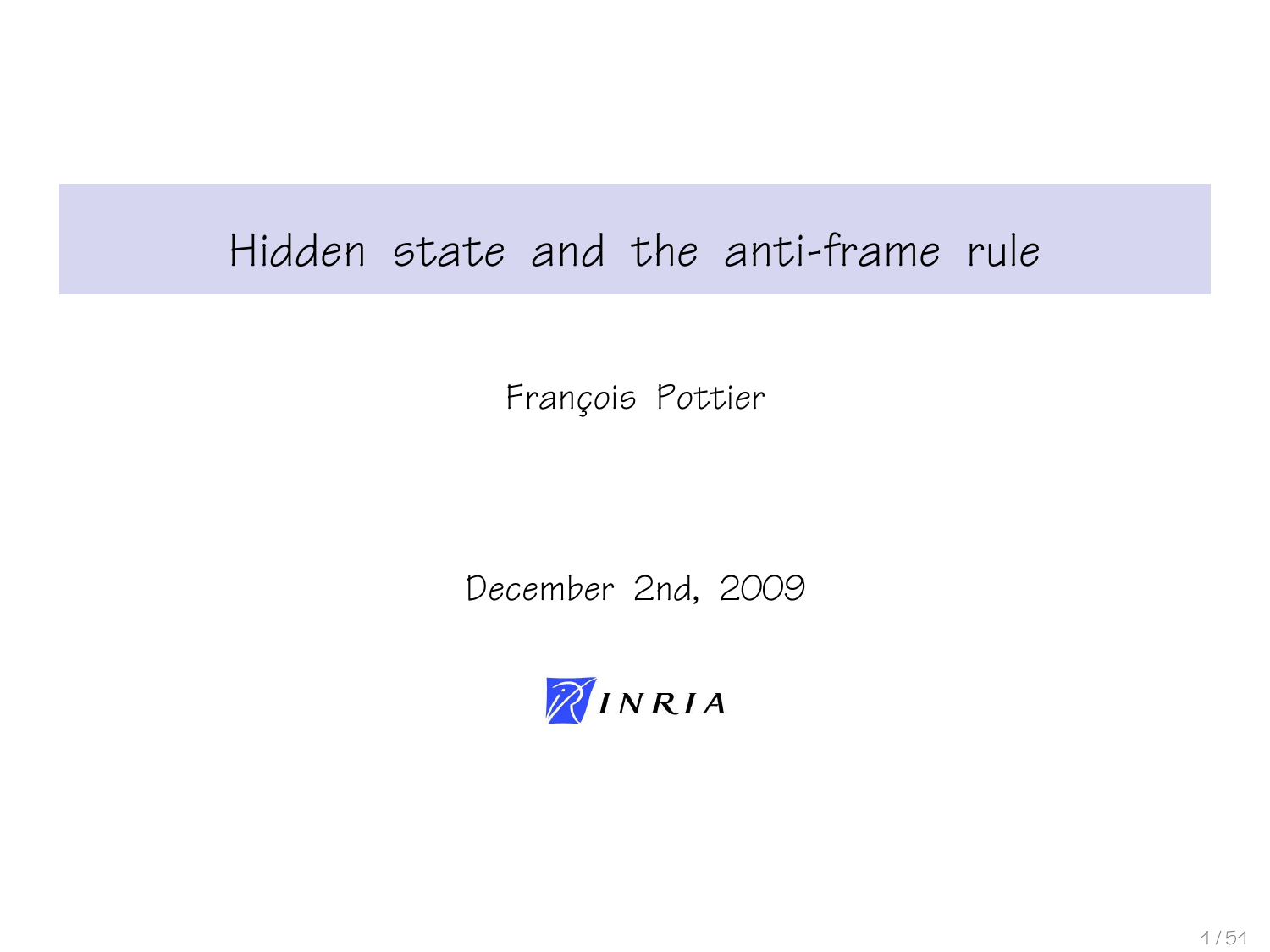- [Why hide state?](#page-1-0)
- [Setting the scene: a capability-based type system](#page-9-0)
- [Towards hidden state: a bestiary of frame axioms and rules](#page-14-0)
- [Applications: untracked references and thunks](#page-22-0)
- [Remarks; more applications](#page-32-0)
- **•** [Conclusion](#page-42-0)
- <span id="page-1-0"></span>**•** [Bibliography](#page-44-0)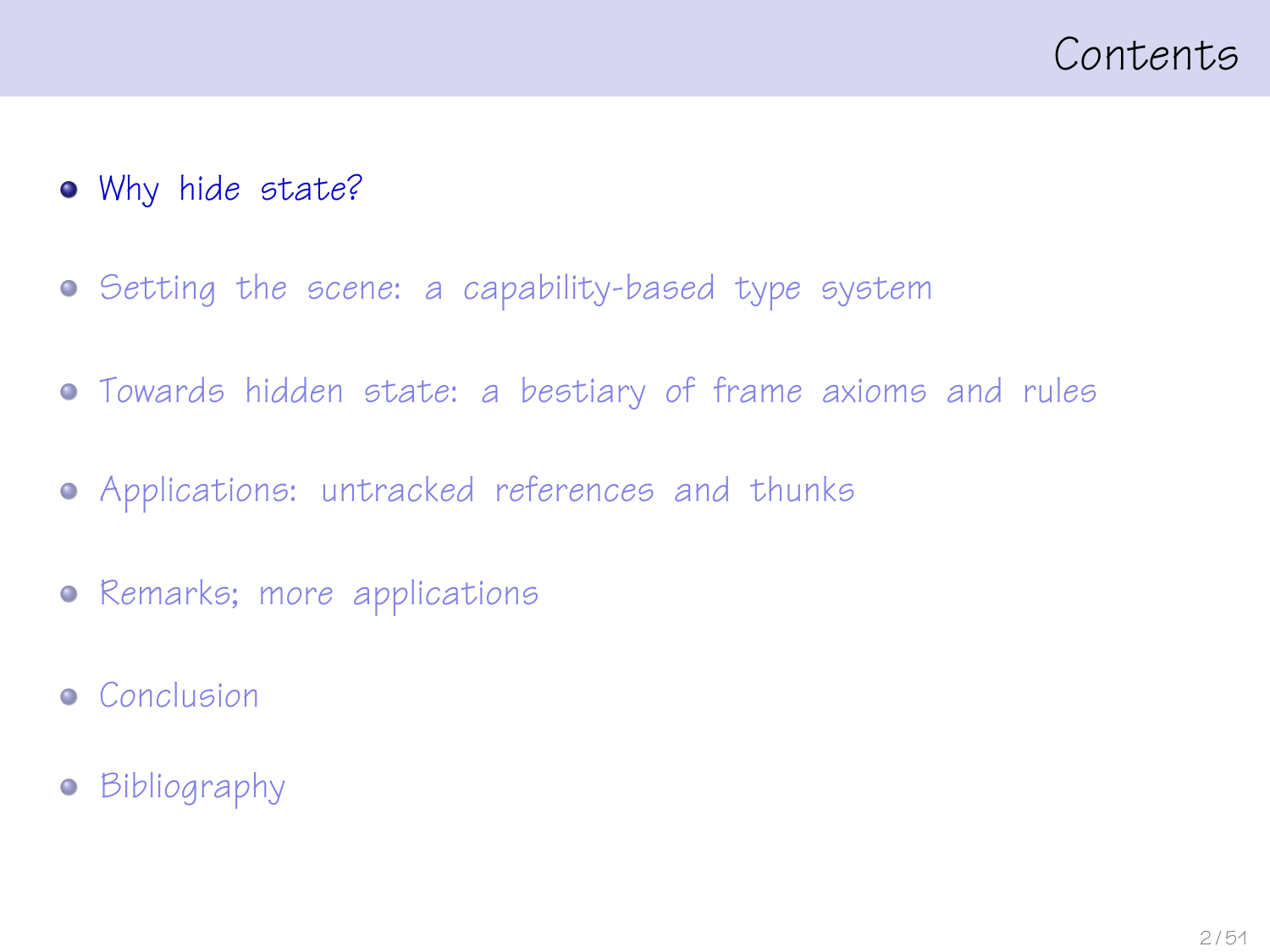This work assumes the following two basic ingredients:

- a programming language in the style of ML, with first-class, higher-order functions and references;
- a type system, or a program logic, that keeps track of ownership and disjointness information about the mutable regions of memory.

Examples include Alias Types [\[Smith et al., 2000\]](#page-50-0) and Separation Logic [\[Reynolds, 2002\]](#page-49-0).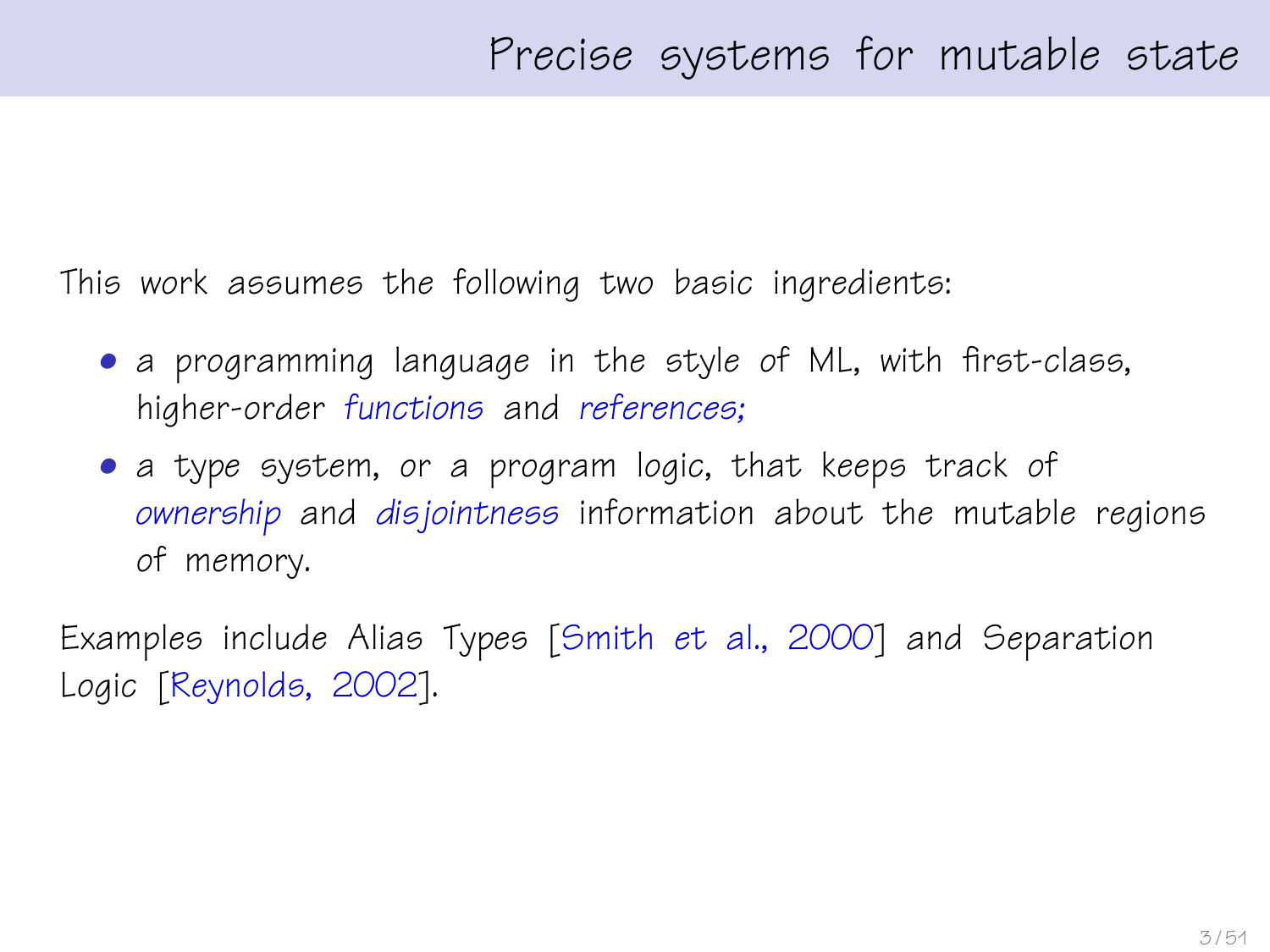Keeping precise track of mutable data structures:

- allows their type (and properties) to evolve over time;
- enables safe memory de-allocation;
- helps prove properties of programs.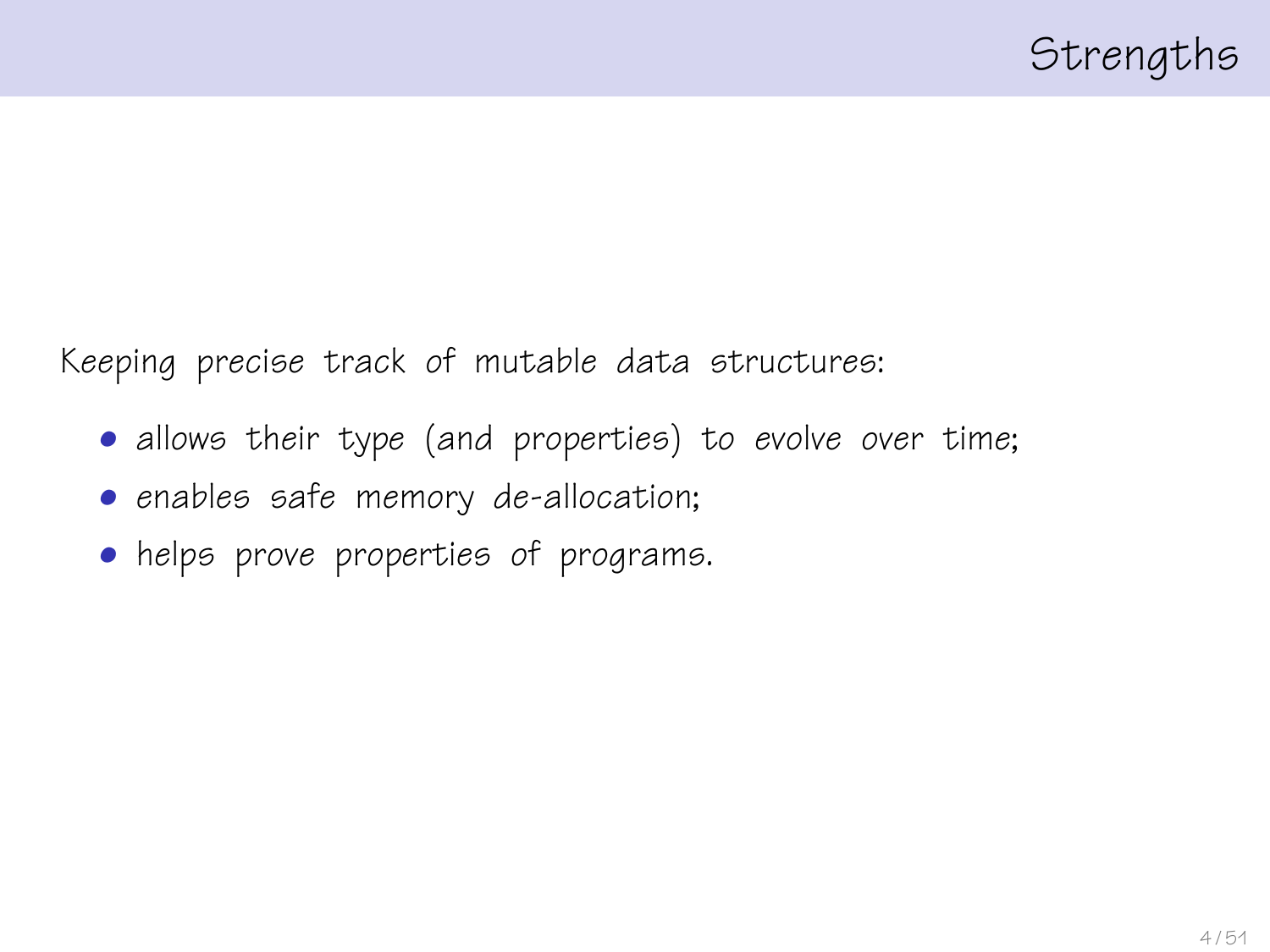Unfortunately, in these systems, any code that reads or writes a piece of mutable state must publish that fact in its interface.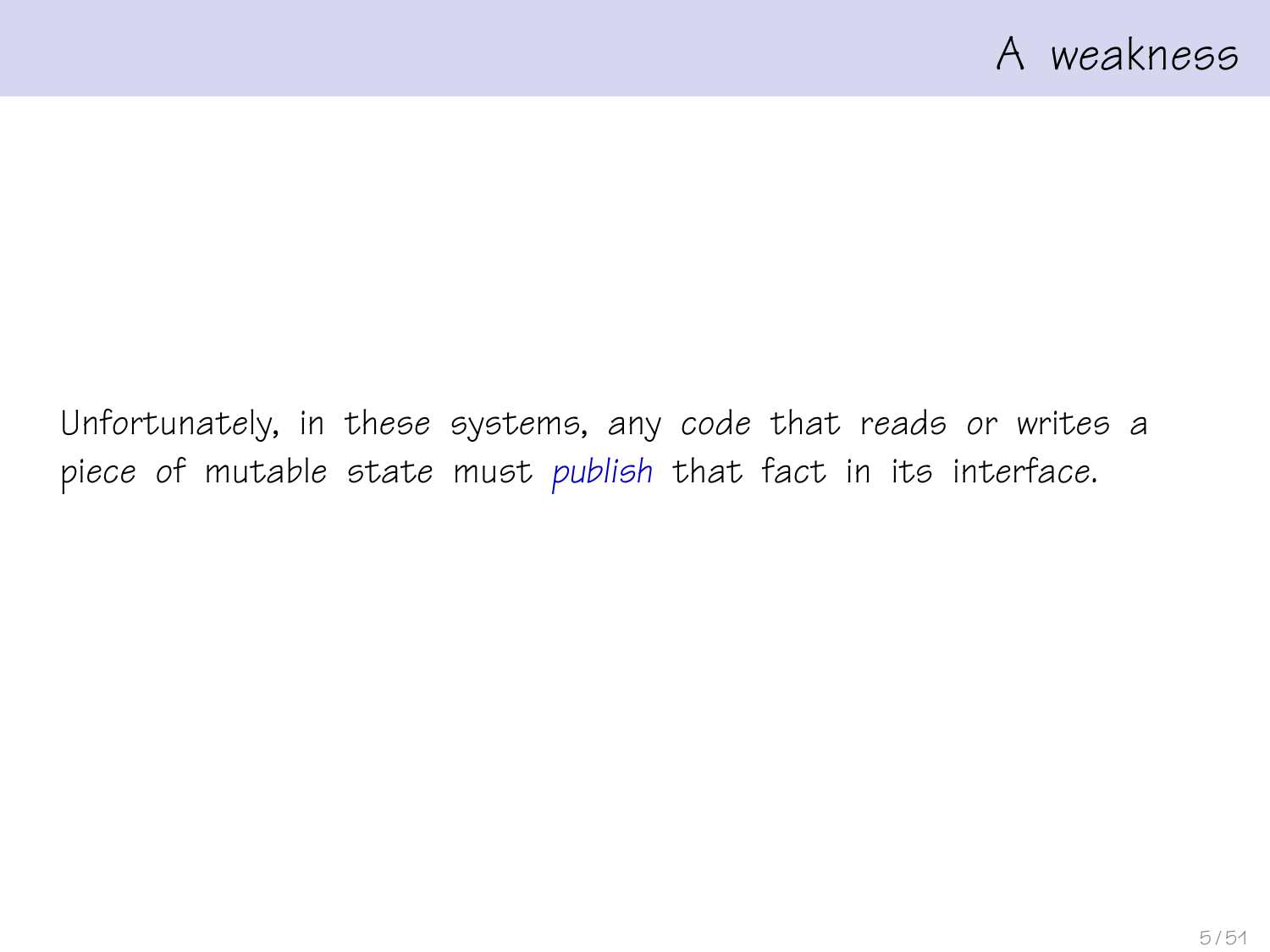It is common software engineering practice to design "objects" (or "modules", "components", "functions") that:

- rely on a piece of mutable internal state,
- which persists across invocations,
- yet publish an (informal) specification that does not reveal the very existence of such a state.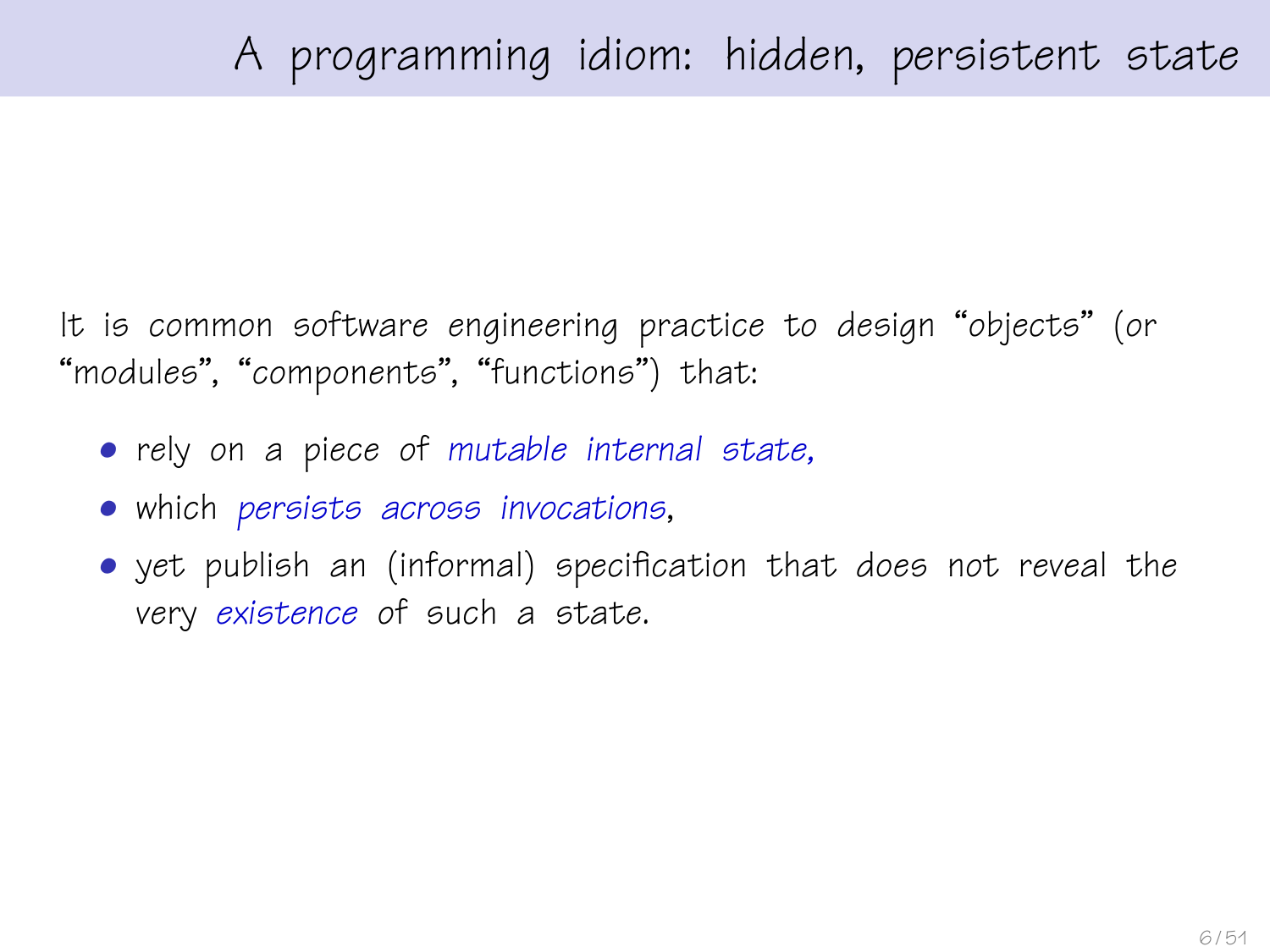- For instance [\[O'Hearn et al., 2004\]](#page-47-0), a memory manager might maintain a linked list of freed memory blocks.
- Yet, clients need not, and wish not, know anything about it.
- It is sound for them to believe that the memory manager's methods have no side effect, other than the obvious effect of providing them with, or depriving them from, ownership of a unique memory block.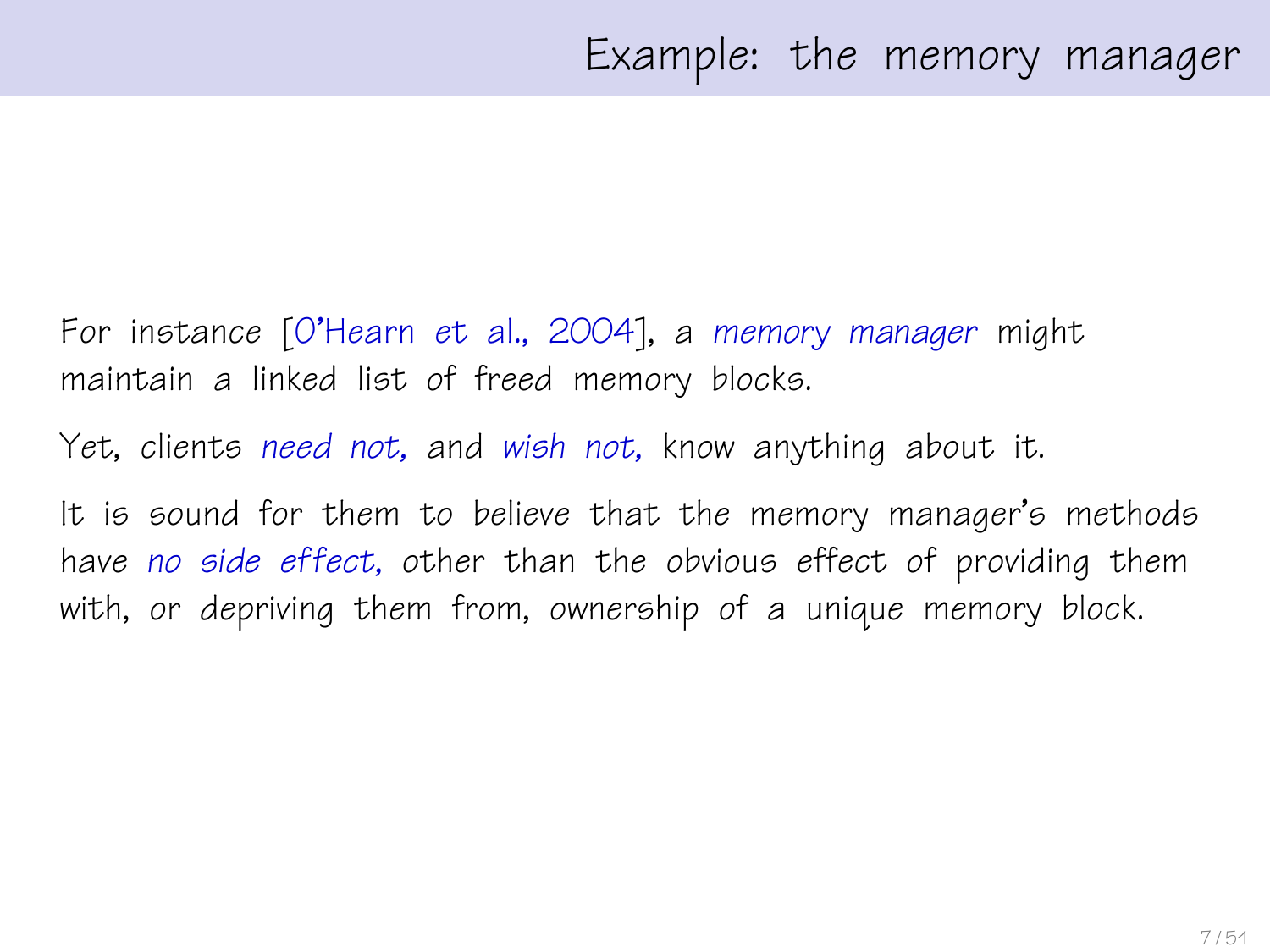Hiding must not be confused with abstraction, a different idiom, whereby:

- one acknowledges the existence of a mutable state,
- whose type (and properties) are accessible to clients only under an abstract name.

Abstraction has received recent attention: see, e.g., Parkinson and Bierman [\[2005,](#page-48-0) [2008\]](#page-48-1) or Nanevski et al. [\[2007\]](#page-47-1).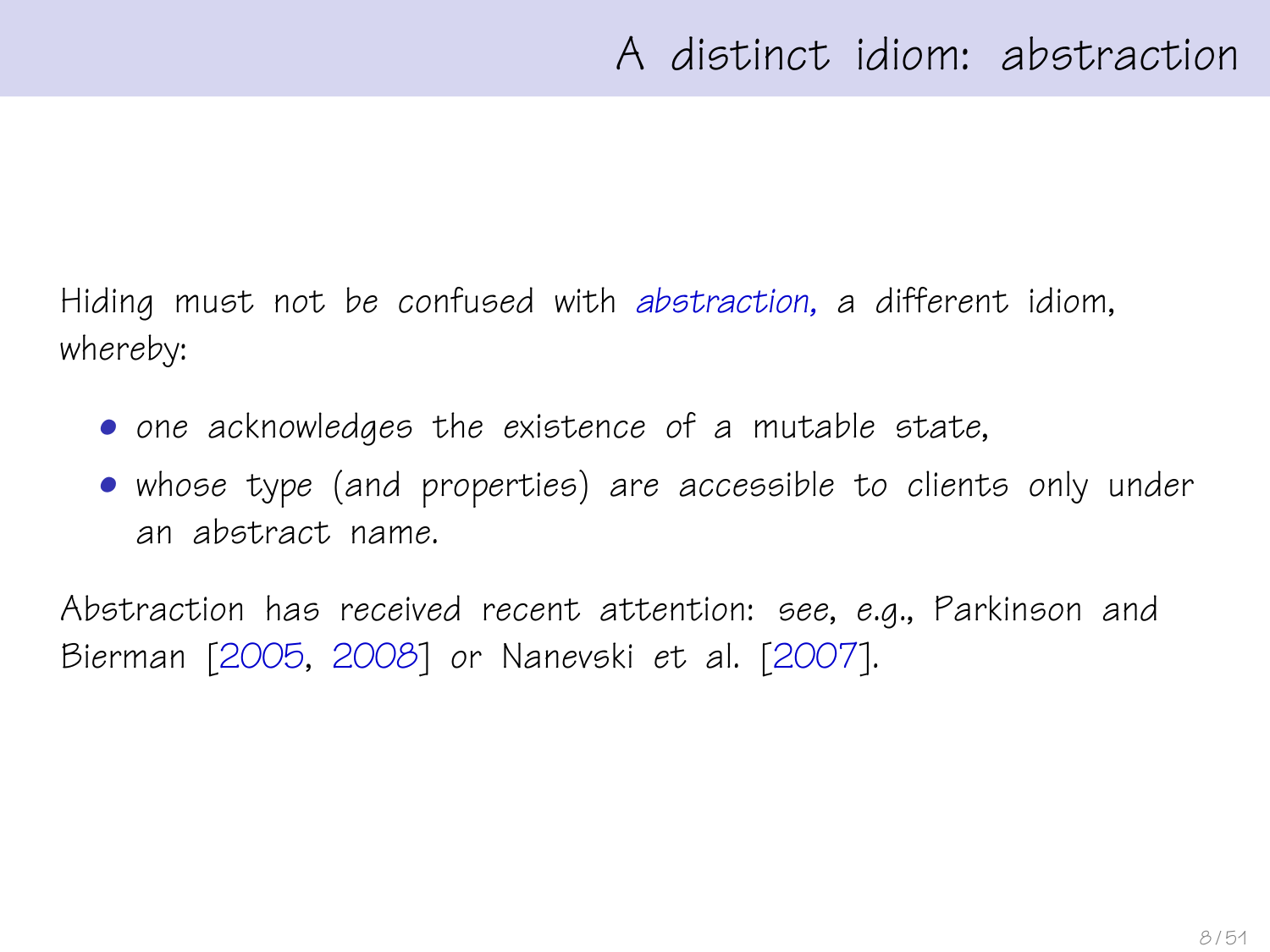If the memory manager publishes an abstract invariant I, then every direct or indirect client must declare that it requires and preserves I. Furthermore, all clients must cooperate and exchange the token I between them.

Exposing the existence of the memory manager's internal state leads to a loss of modularity.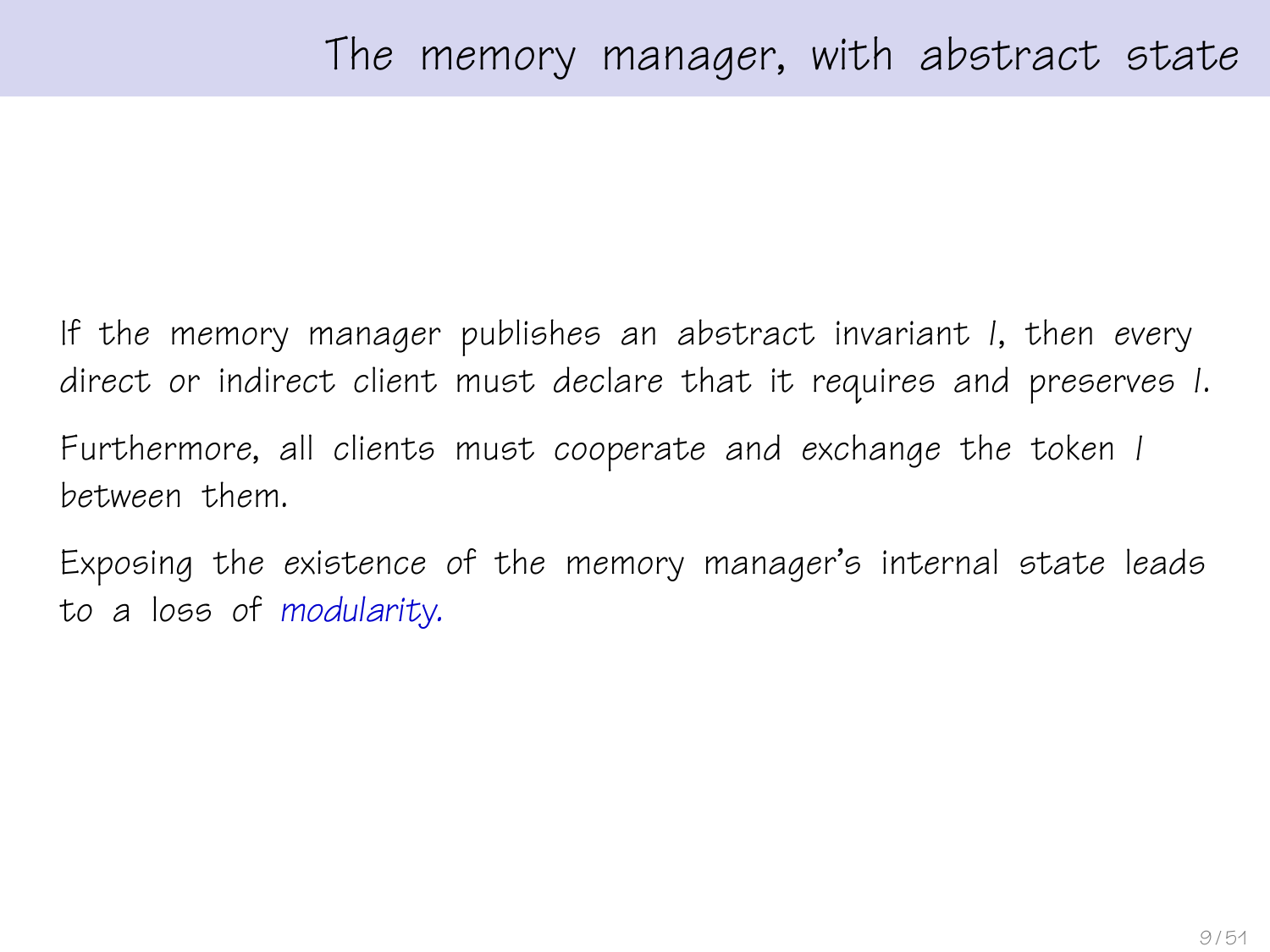### • [Why hide state?](#page-1-0)

- [Setting the scene: a capability-based type system](#page-9-0)
- [Towards hidden state: a bestiary of frame axioms and rules](#page-14-0)
- [Applications: untracked references and thunks](#page-22-0)
- [Remarks; more applications](#page-32-0)
- **•** [Conclusion](#page-42-0)
- <span id="page-9-0"></span>**•** [Bibliography](#page-44-0)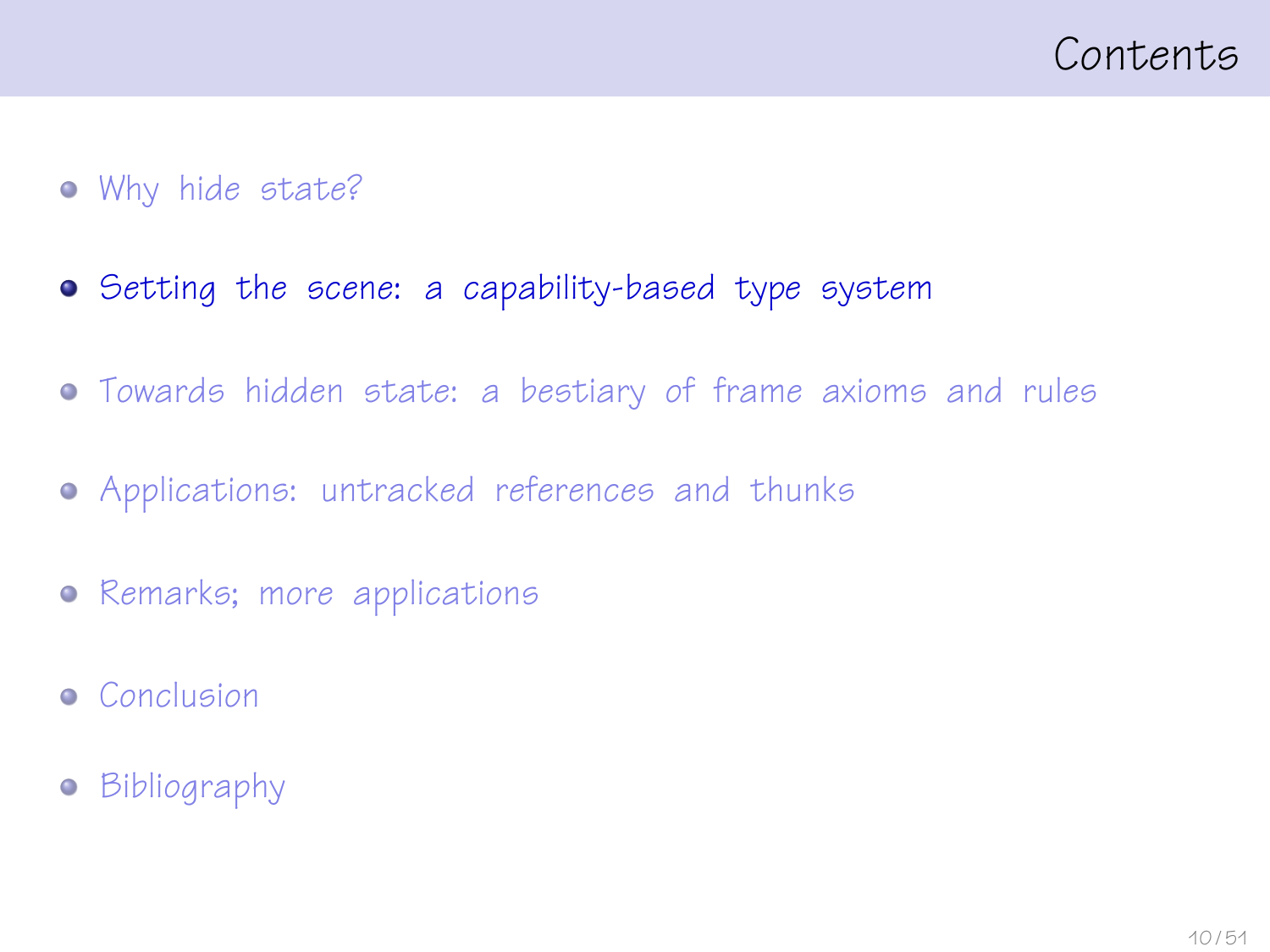## The host type system

A region- and capability-based type system [Charguéraud and Pottier, 2008] forms my starting point.

To this system, I will add a single typing rule, which enables hiding.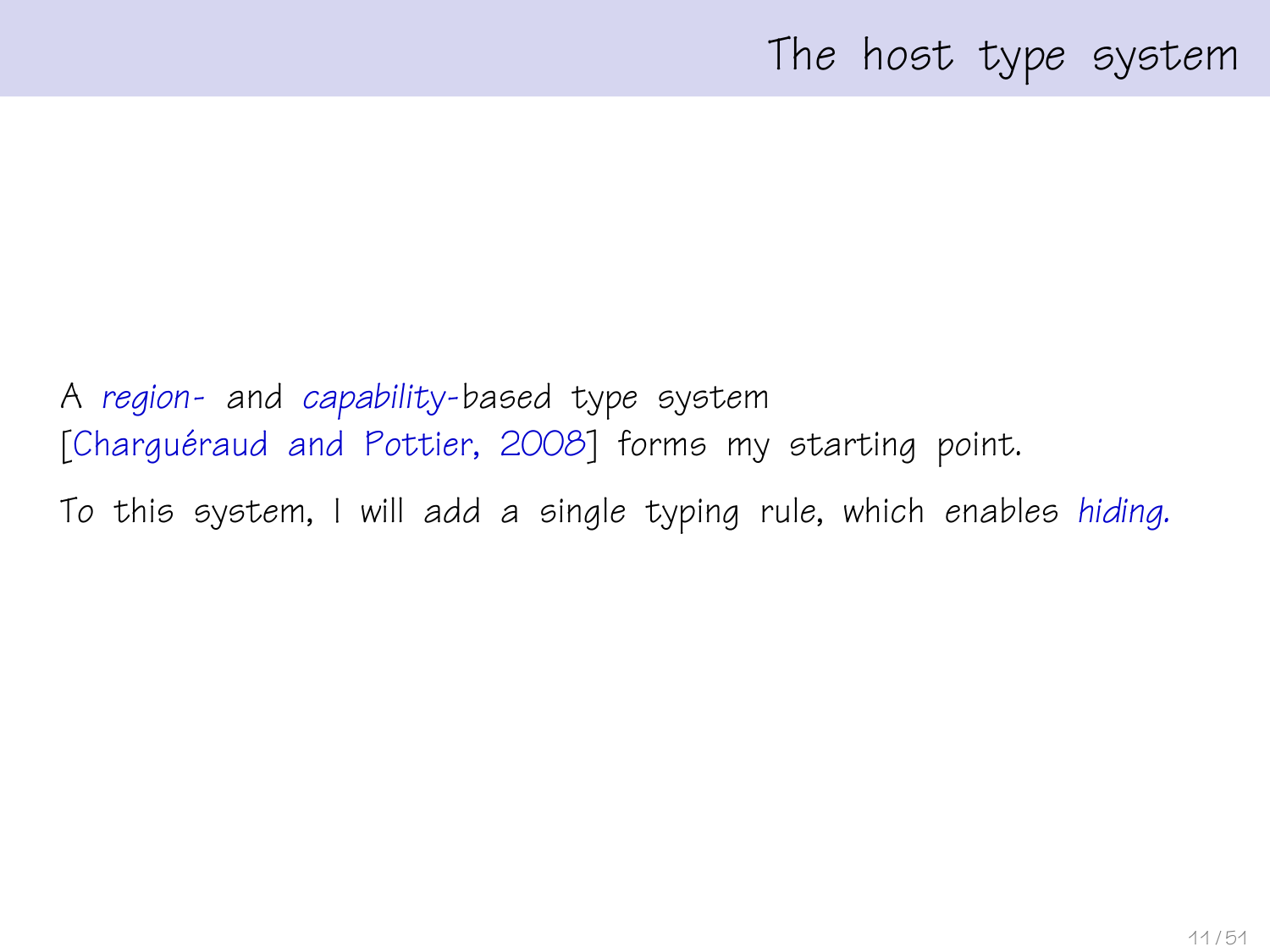A singleton region  $\sigma$  is a static name for a value. The singleton type  $[\sigma]$  is the type of the value that inhabits  $\sigma$ .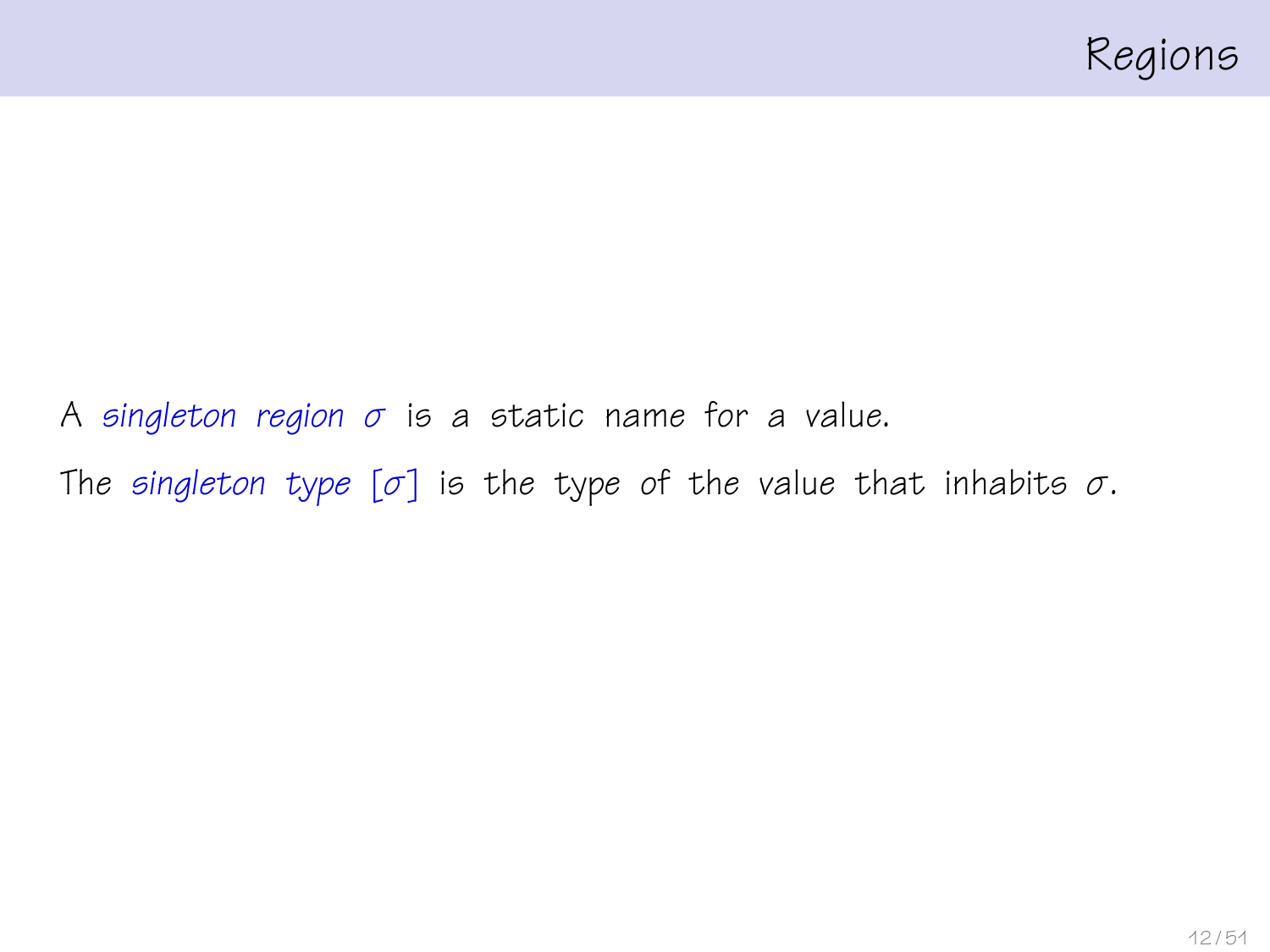A singleton capability  $\{\sigma : \theta\}$  is a static token that serves two roles. First, it carries a memory type  $\theta$ , which describes the structure and extent of the memory area to which the value  $\sigma$  gives access. Second, it represents ownership of this area. For instance,  $\{\sigma : \text{ref int}\}$  asserts that the value  $\sigma$  is the address

of an integer reference cell, and asserts ownership of this cell.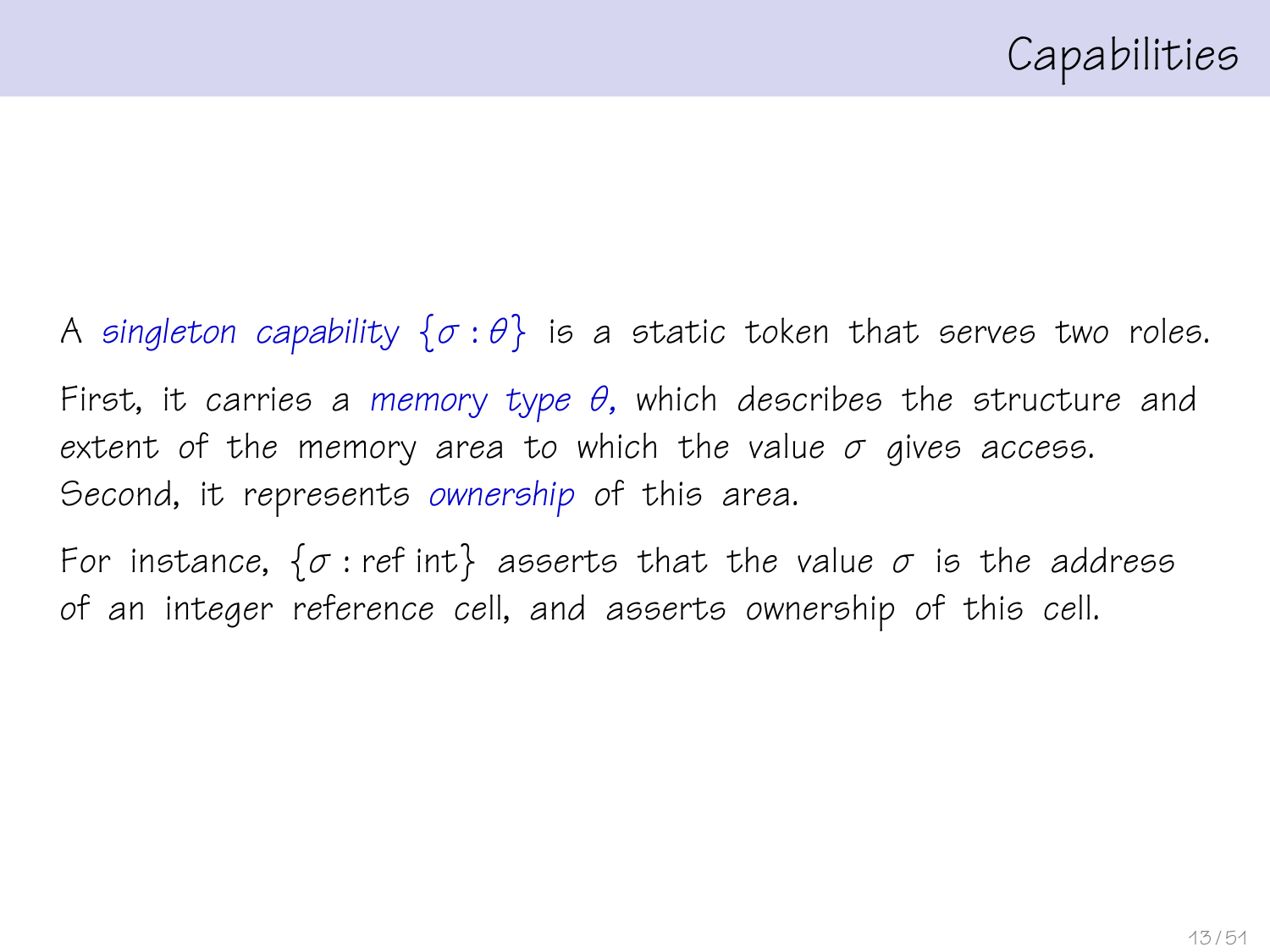References are tracked: allocation produces a singleton capability, which is later required for read or write access.

ref : 
$$
\tau \rightarrow \exists \sigma.([\sigma] * \{\sigma : \text{ref } \tau\})
$$
  
get :  $[\sigma] * \{\sigma : \text{ref } \tau\} \rightarrow \tau * \{\sigma : \text{ref } \tau\}$   
set :  $([\sigma] \times \tau_2) * \{\sigma : \text{ref } \tau_4\} \rightarrow \text{unit} * \{\sigma : \text{ref } \tau_2\}$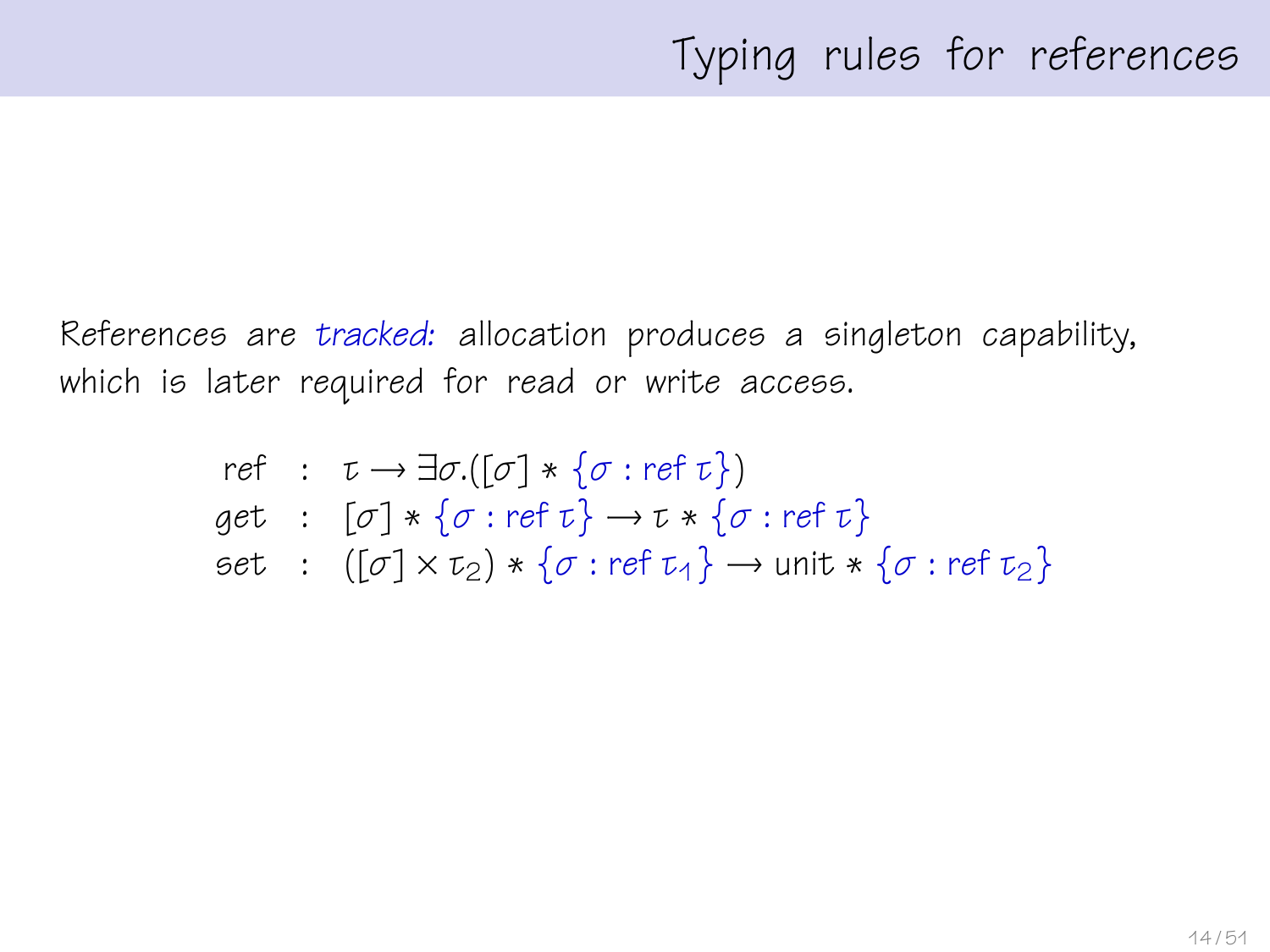- [Why hide state?](#page-1-0)
- [Setting the scene: a capability-based type system](#page-9-0)
- [Towards hidden state: a bestiary of frame axioms and rules](#page-14-0)
- [Applications: untracked references and thunks](#page-22-0)
- [Remarks; more applications](#page-32-0)
- **•** [Conclusion](#page-42-0)
- <span id="page-14-0"></span>**•** [Bibliography](#page-44-0)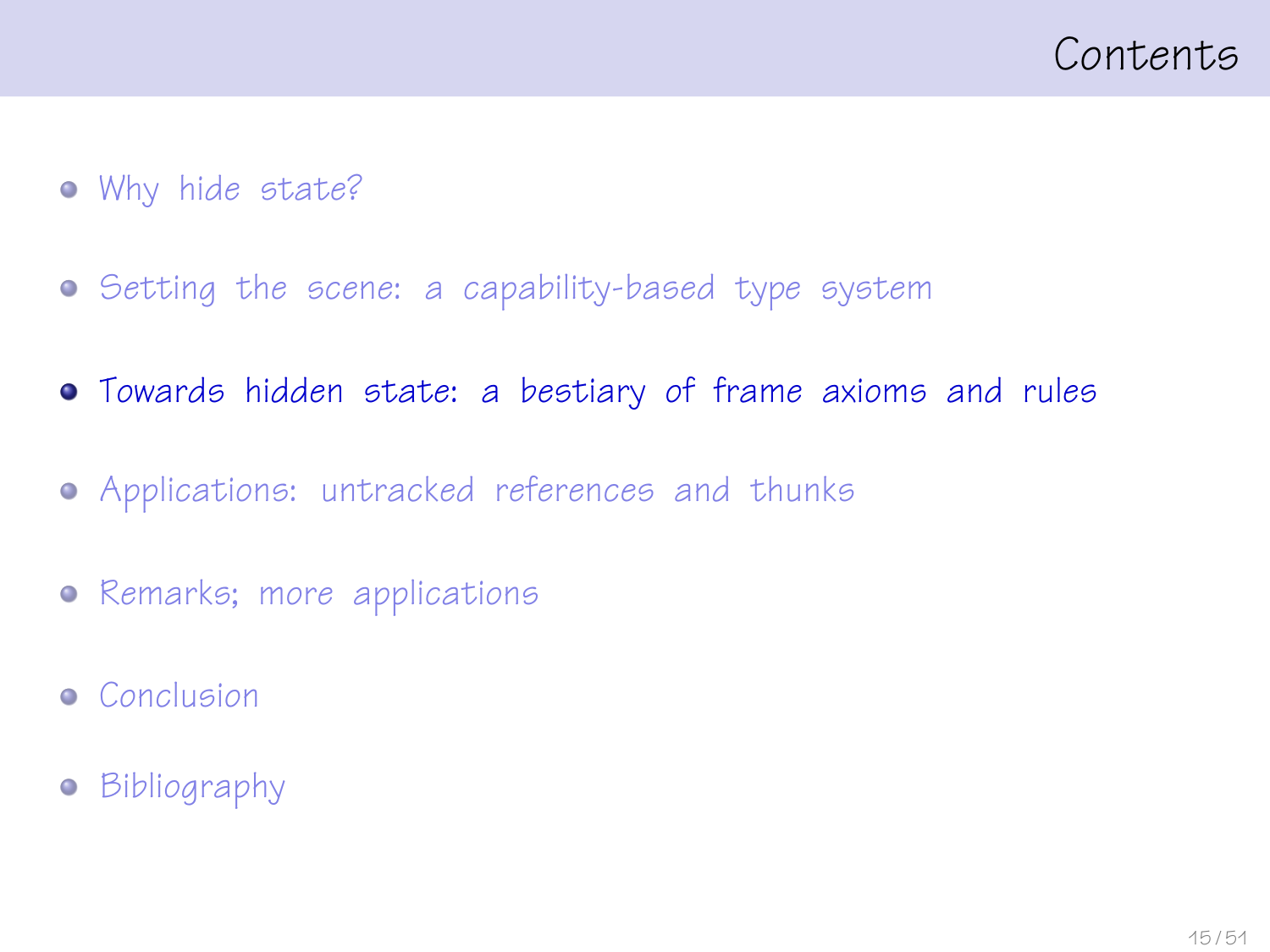The first-order frame axiom states that, if a term behaves correctly in a certain store, then it also behaves correctly in a larger store. It can take the form of a subtyping axiom:

$$
\chi_1 \to \chi_2 \qquad \leq \qquad (\chi_1 * C) \to (\chi_2 * C)
$$
  
(actual type of Term) (type assumed by Context)

This makes a capability unknown to the term, while it is known to its context. We need the opposite!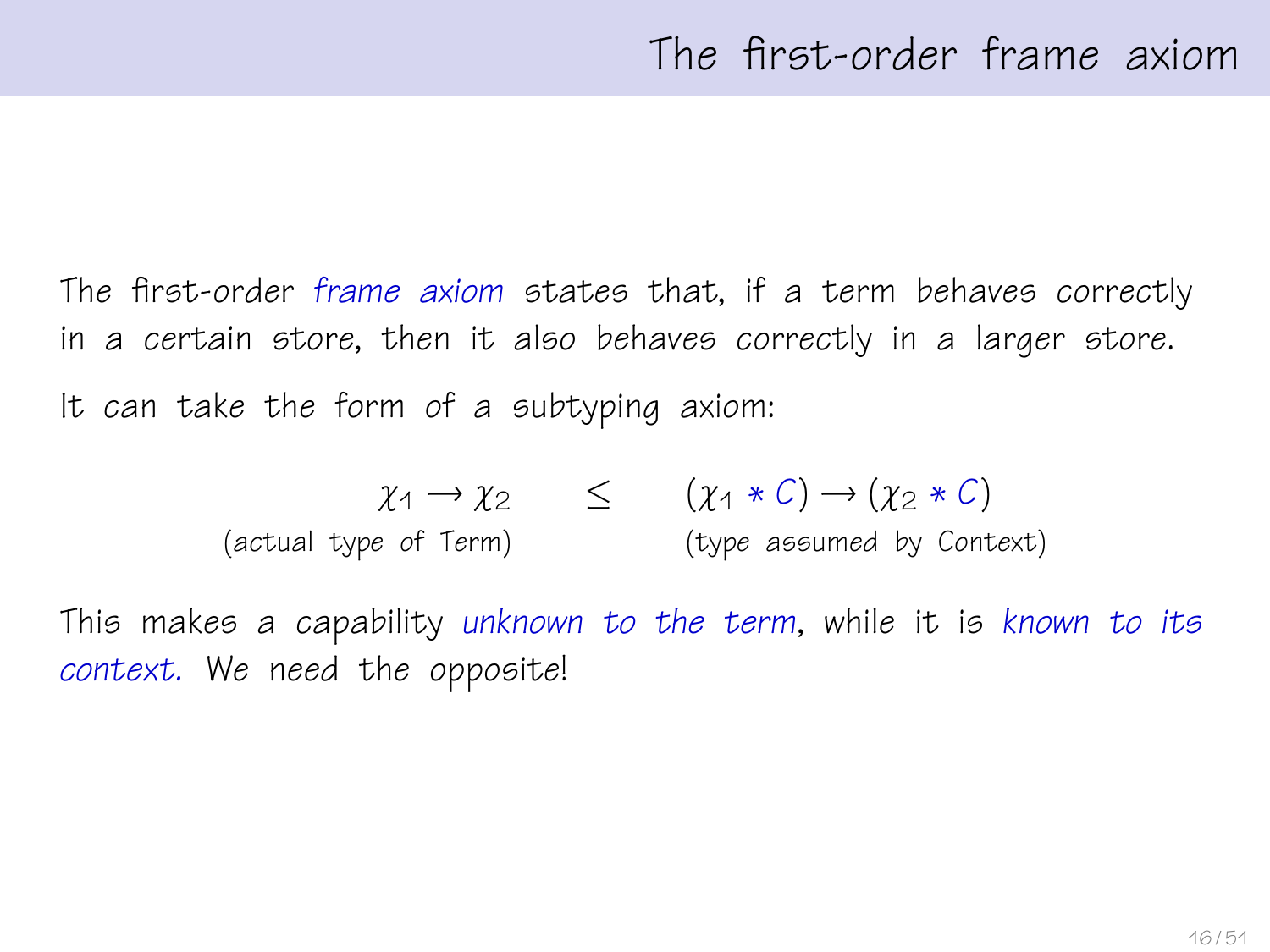Building on work by O'Hearn et al. [\[2004\]](#page-47-0), Birkedal et al. [\[2006\]](#page-45-1) define a higher-order frame axiom:

> $x \leq \chi \otimes C$ (actual type of Term) (type assumed by Context)

The operator  $\cdot \otimes C$  makes C a pre- and post-condition of every arrow:

 $(\gamma_1 \rightarrow \gamma_2) \otimes C = ((\gamma_1 \otimes C) * C) \rightarrow ((\gamma_2 \otimes C) * C)$ 

It commutes with products, sums, refs, and vanishes at base types.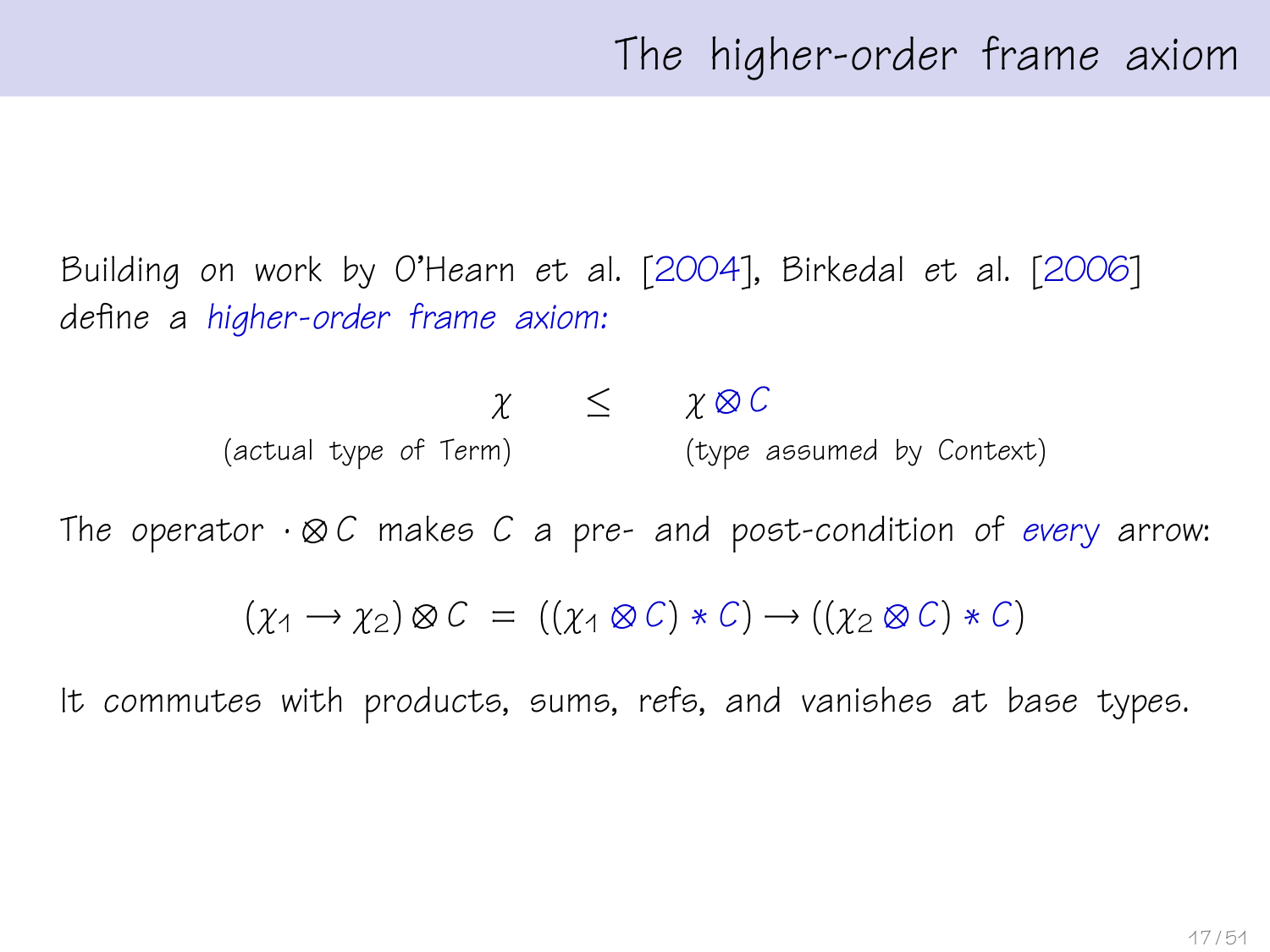## The higher-order frame axiom: examples

A first-order example:

$$
int \rightarrow int \leq (int \rightarrow int) \otimes C
$$
  
= int \* C \rightarrow int \* C

A second-order example:

$$
((\text{int} \rightarrow \text{int}) \times \text{list int}) \rightarrow \text{list int}
$$
  
≤ 
$$
(((\text{int} \rightarrow \text{int}) \times \text{list int}) \rightarrow \text{list int}) \otimes C
$$
  
= 
$$
((\text{int} * C \rightarrow \text{int} * C) \times \text{list int} * C) \rightarrow \text{list int} * C
$$

If applied to an effectful function, "map" becomes effectful as well. Think of corruption [\[Lebresne, 2008\]](#page-46-0).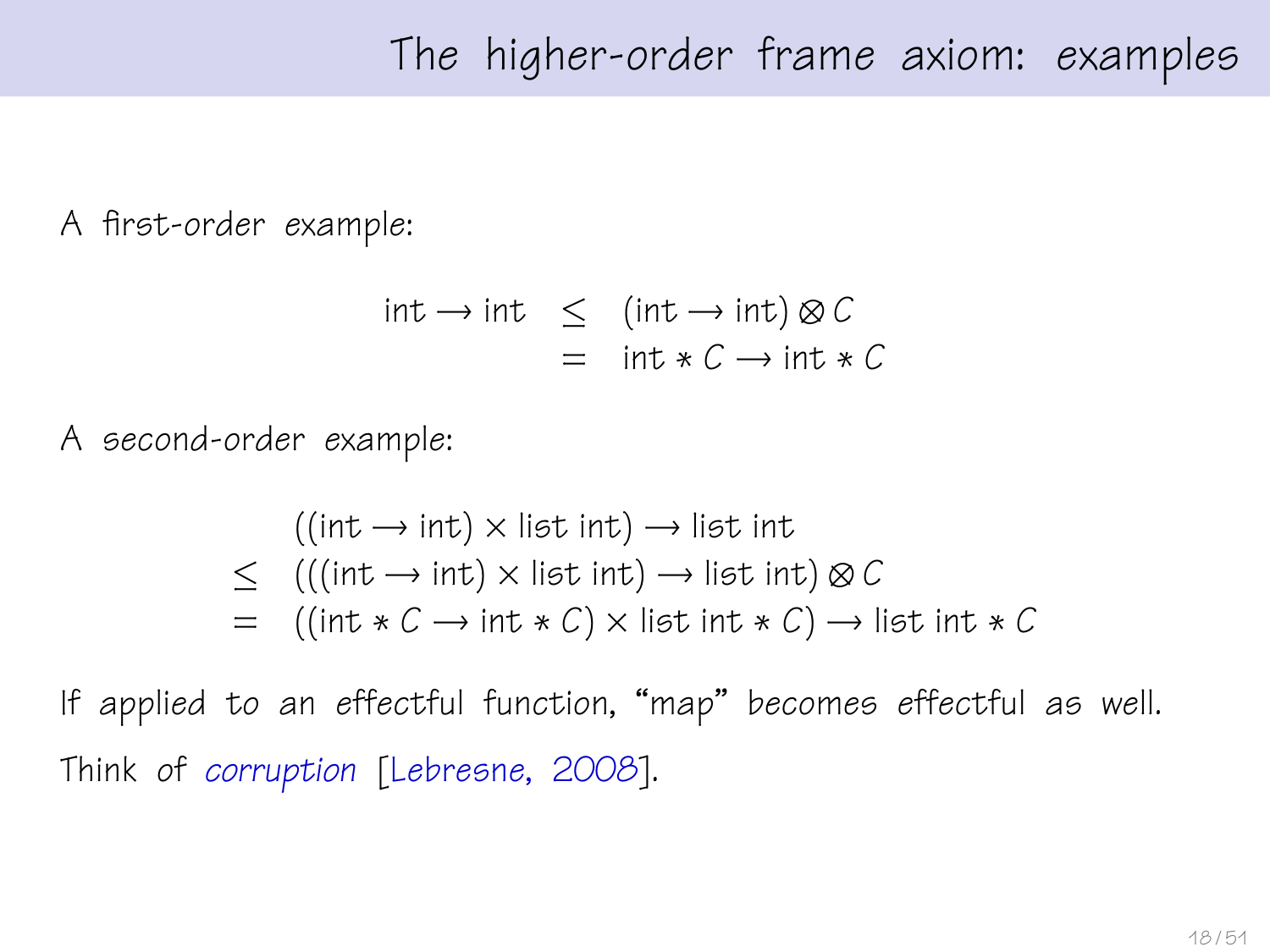What does the higher-order frame axiom have to do with hiding? The higher-order frame axiom allows deriving the following law:

$$
\neg \neg ((\chi \otimes C) * C) \leq \neg \neg \chi
$$
  
(actual type of Term) (type

(type assumed by Context)

where  $\neg\neg\chi$  is  $(\chi \rightarrow 0) \rightarrow 0$ .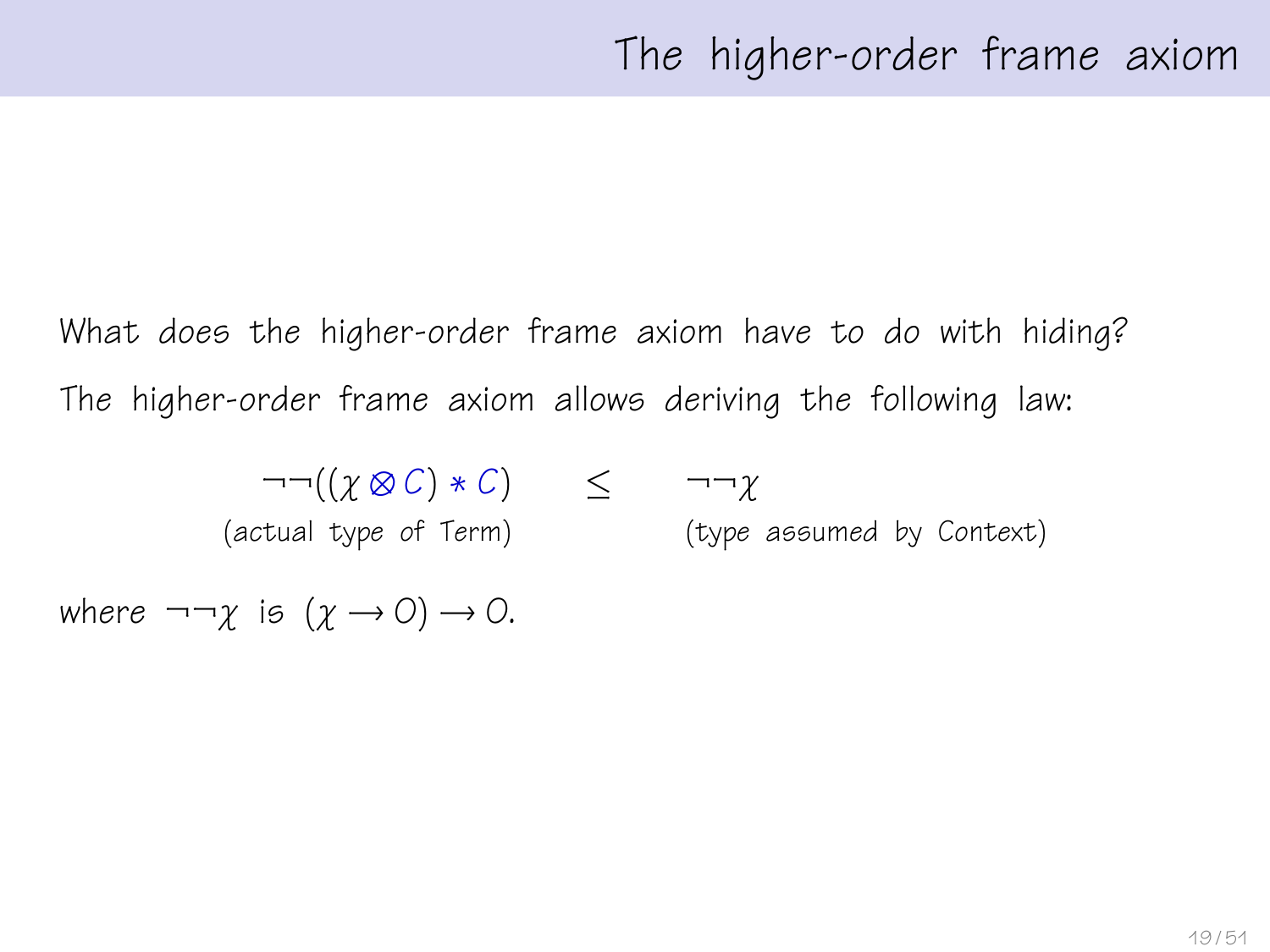The derivation is as follows:

$$
(((\chi \otimes C) * C) \rightarrow O) \rightarrow O
$$
\n
$$
= (((\chi \otimes C) * C) \rightarrow (O \otimes C)) \rightarrow O
$$
\n
$$
\leq (((\chi \otimes C) * C) \rightarrow (O \otimes C) * C) \rightarrow O
$$
\n
$$
= ((\chi \rightarrow O) \otimes C) \rightarrow O
$$
\n
$$
\leq (\chi \rightarrow O) \rightarrow O
$$
\n
$$
\leq (\chi \rightarrow O) \rightarrow O
$$
\n
$$
\leq (\chi \rightarrow O) \rightarrow O
$$
\n
$$
\leq (1 + \chi \rightarrow O) \rightarrow O
$$
\n
$$
\leq (1 + \chi \rightarrow O) \rightarrow O
$$
\n
$$
\leq (1 + \chi \rightarrow O) \rightarrow O
$$
\n
$$
\leq (1 + \chi \rightarrow O) \rightarrow O
$$
\n
$$
\leq (1 + \chi \rightarrow O) \rightarrow O
$$
\n
$$
\leq (1 + \chi \rightarrow O) \rightarrow O
$$

The higher-order frame axiom is applied not to the effectful code, but to its continuation, which unwittingly becomes effectful as well. This enables a limited form of hiding, with closed scope.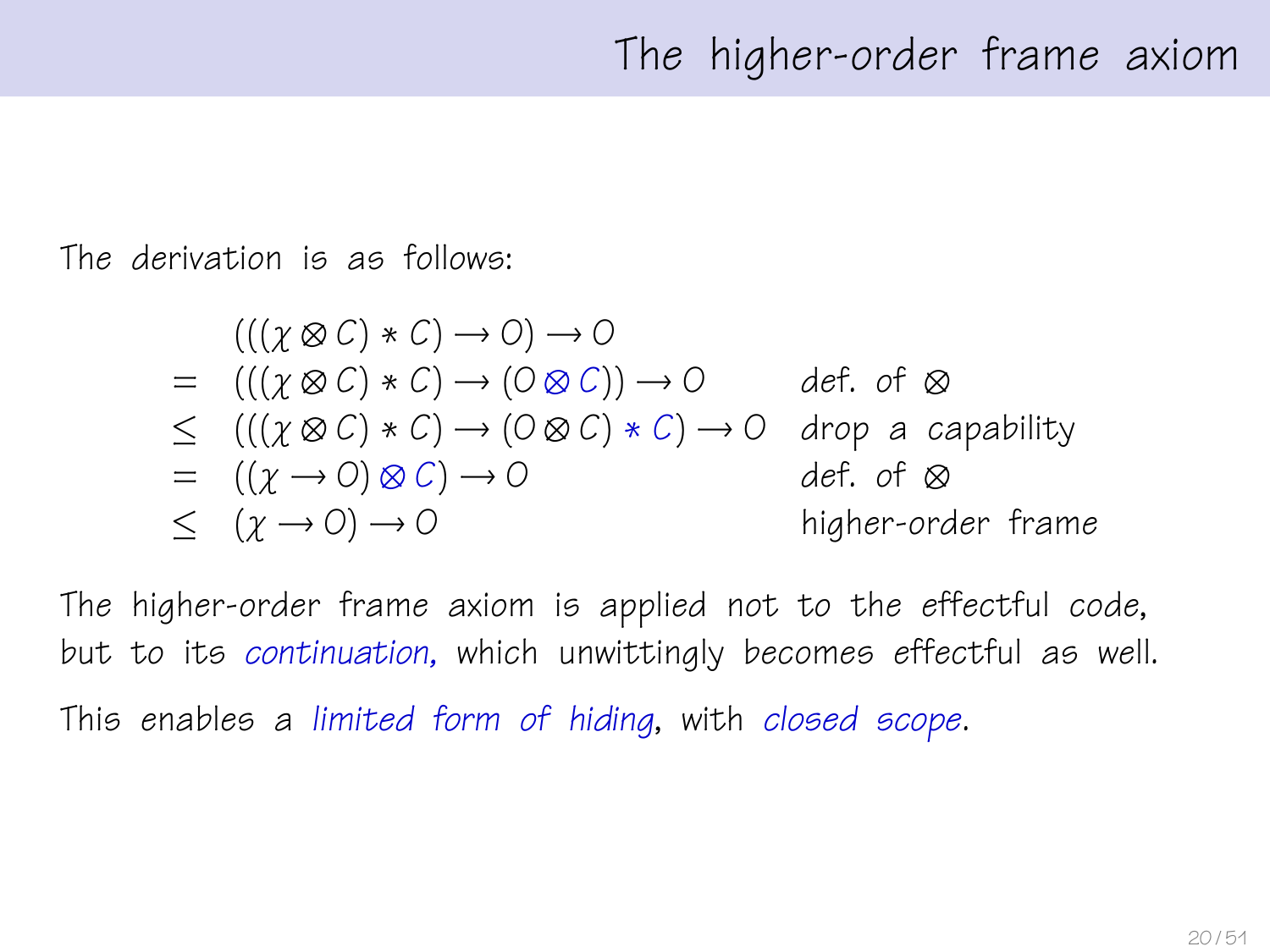To enable open-scope hiding, it seems natural to drop the double negation:

 $(\chi \otimes C) * C \leq \chi$  (unsound) (actual type of Term) (type assumed by Context)

The intuitive idea is,

- Term must quarantee C when abandoning control to Context;
- (thus, C holds whenever Context has control;)
- Term may assume C when receiving control from Context.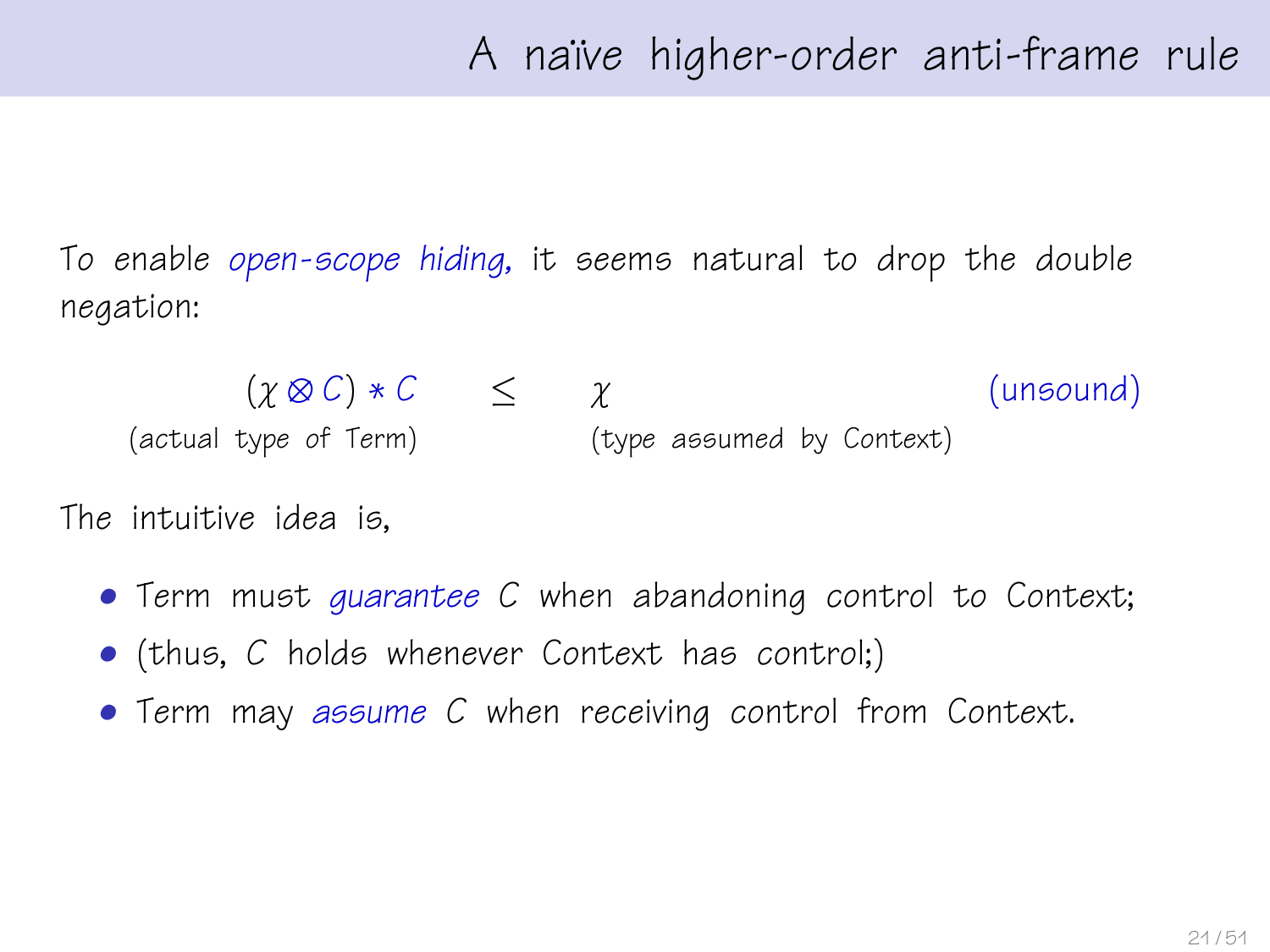The previous rule does not account for interactions between Term and Context via functions found in the environment or in the store.

A sound rule is:

Anti-frame  $\Gamma \otimes C \Vdash t : (\chi \otimes C) * C$  $\Gamma \Vdash t : \gamma$ 

Type soundness is proved via subject reduction and progress.

It can also be proved via a semantic model [\[Schwinghammer et al., 2009\]](#page-50-1). This roughly amounts to explaining the anti-frame rule in terms of recursive types and polymorphism.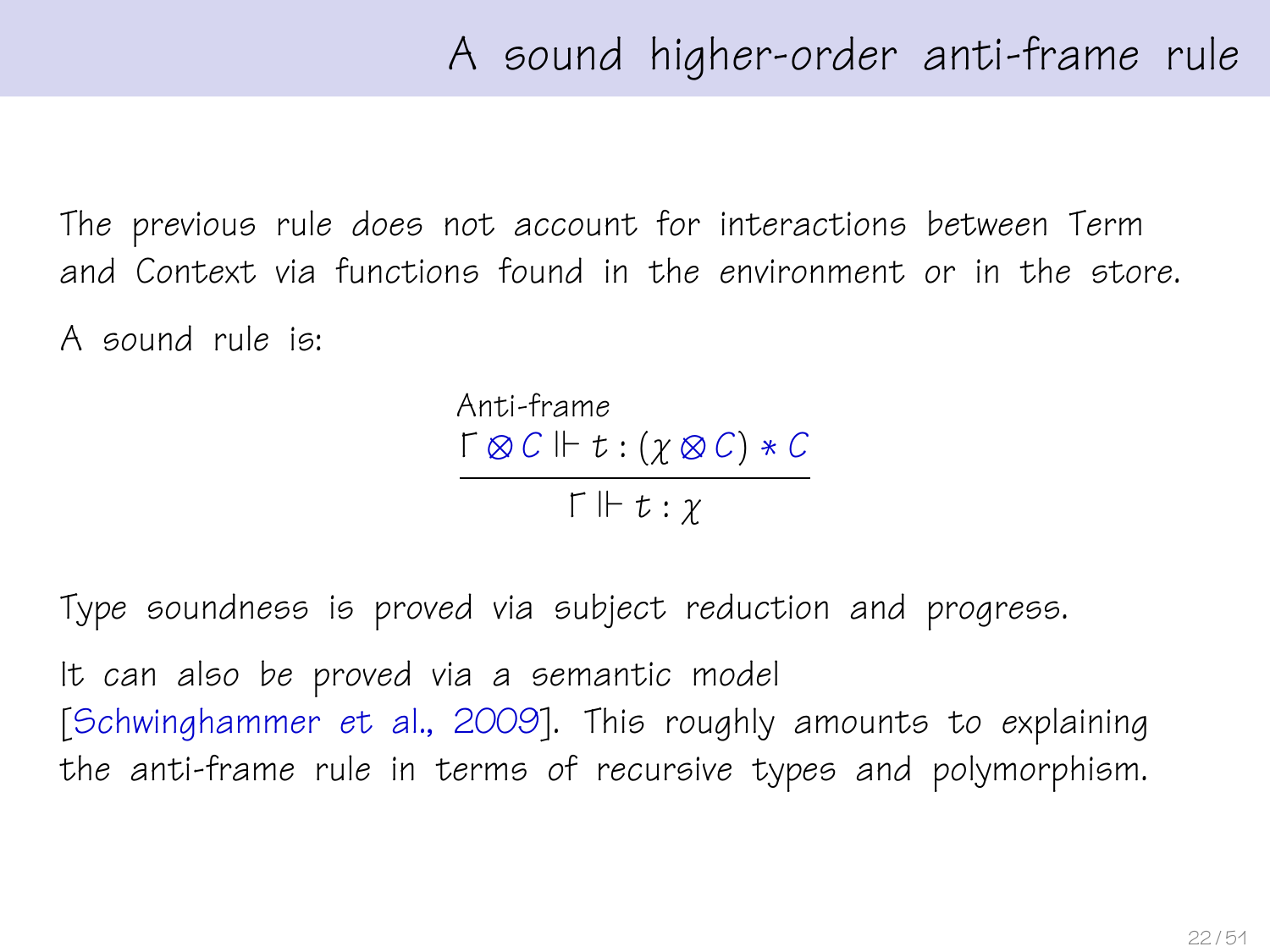- [Why hide state?](#page-1-0)
- **•** [Setting the scene: a capability-based type system](#page-9-0)
- [Towards hidden state: a bestiary of frame axioms and rules](#page-14-0)
- [Applications: untracked references and thunks](#page-22-0)
- [Remarks; more applications](#page-32-0)
- **•** [Conclusion](#page-42-0)
- <span id="page-22-0"></span>**•** [Bibliography](#page-44-0)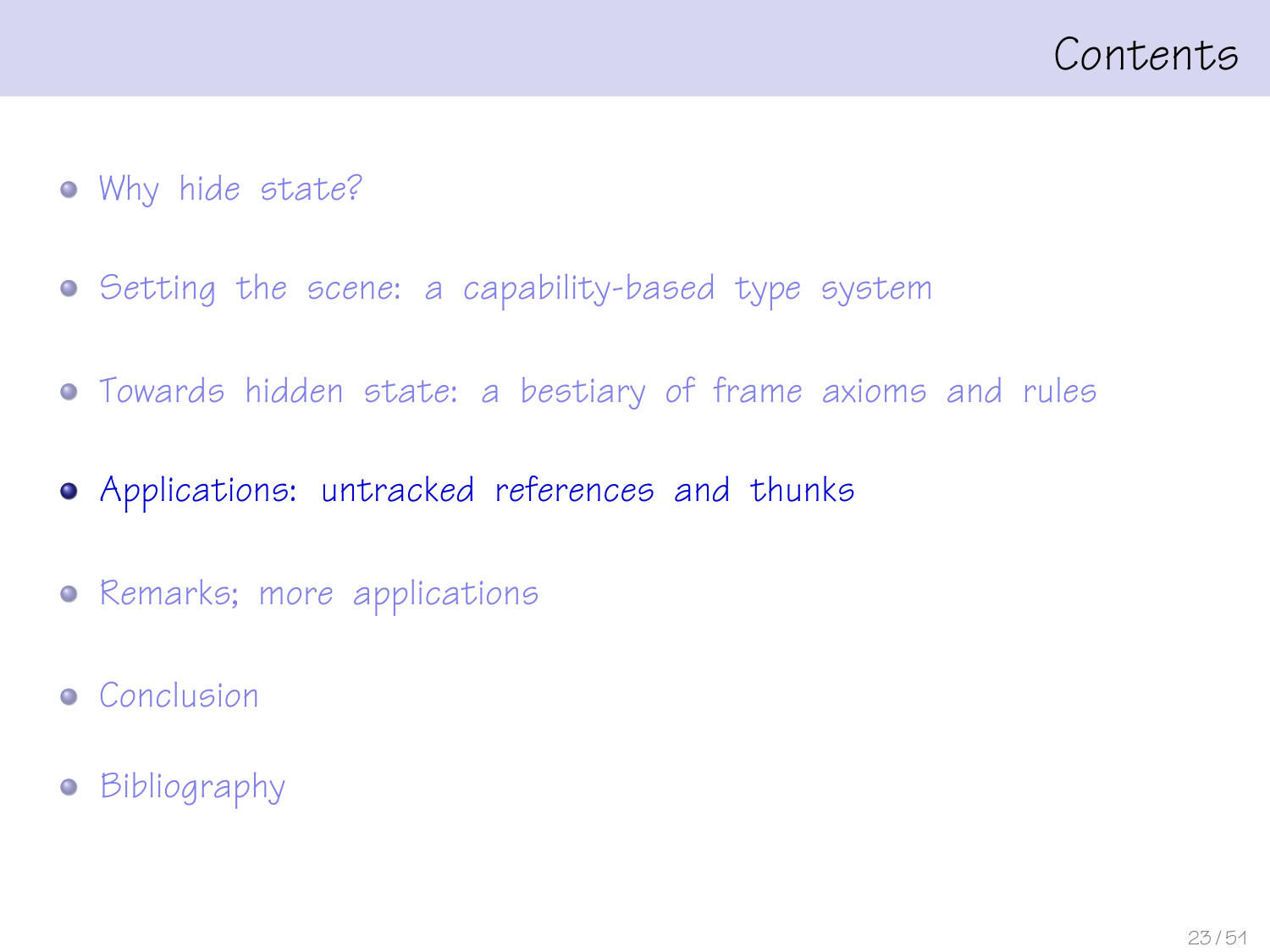In this type system, references are tracked: access requires a capability. This is heavy, but permits de-allocation and type-varying updates.

In ML, references are untracked: no capabilities are required. This is lightweight, but a reference must remain allocated, and its type must remain fixed, forever.

It seems pragmatically desirable for a programming language to offer both flavors.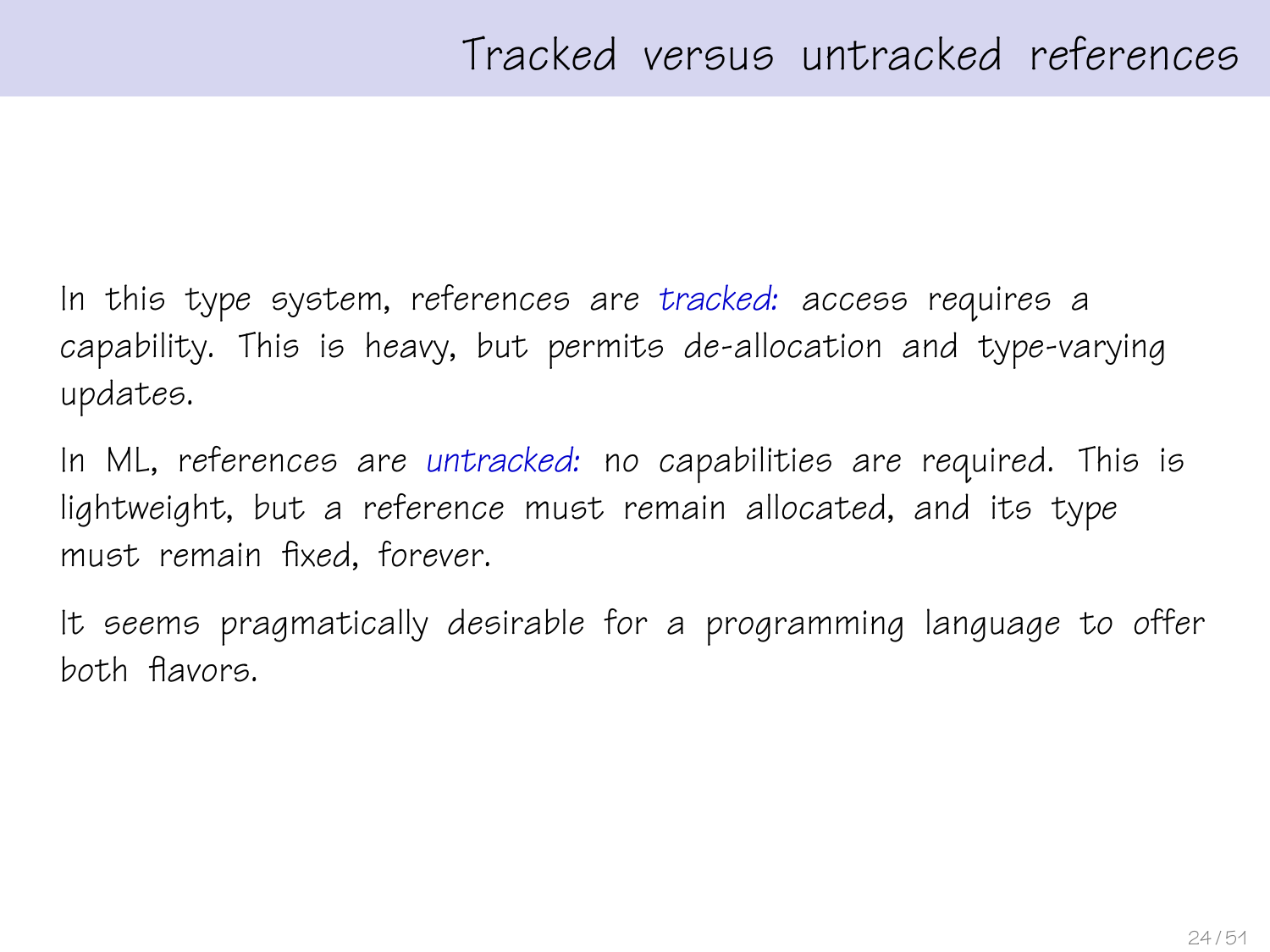```
def type uref = - a non-linear type!
  (unit \rightarrow int) \times (int \rightarrow unit)
let mkuref \cdot int \rightarrow uref =\lambda(v : \text{int}).let \sigma, (r : [\sigma]) = ref v in - got { \sigma: ref int }
  hide R = \{ \sigma : \text{ref int } \} outside of
  let uget : (unit * R) \rightarrow (int * R) =
    λ(). get r
  and uset : (int * R) \rightarrow (unit * R) =
    \lambda(v : \text{int}). set (r, v)in (uget, uset) – this pair has type uref ⊗ R
                                                – to the outside, uref
```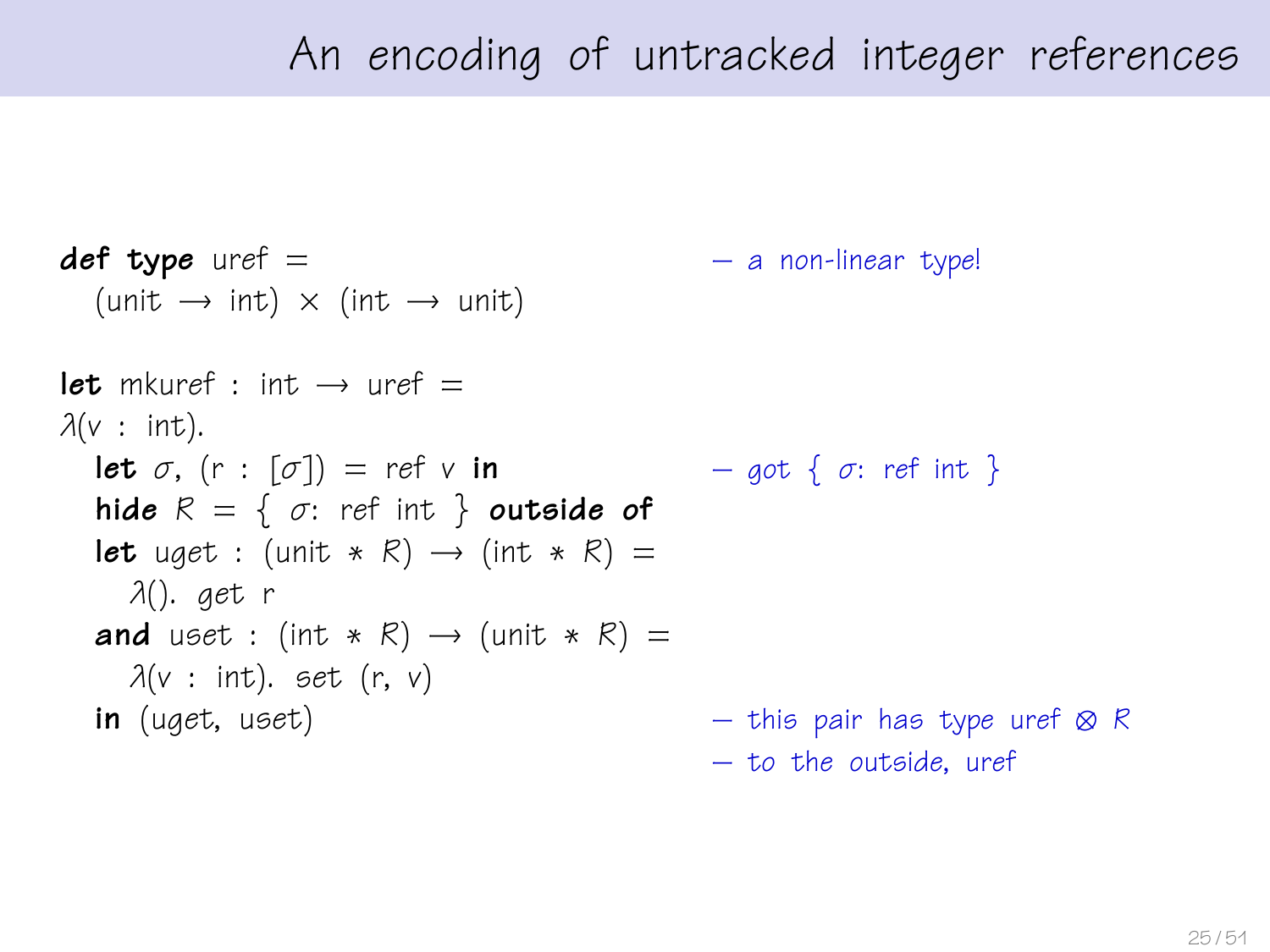$def\ type\ uref\ a =$  – parameterize over a  $(\text{unit} \rightarrow a) \times (a \rightarrow \text{unit})$ let mkuref  $\cdot$   $\forall$ a  $\alpha \rightarrow$  uref  $\alpha =$  $\lambda(v : a)$ . **let**  $\rho$ ,  $(r : [\rho]) = ref v$  in  $- qot \{ \rho : ref a \}$ hide  $R = \{ \varrho: \text{ref } a \} \otimes R$  outside of  $\qquad - \text{got } \{ \varrho: \text{ref } a \} \otimes R$ **let** uget : (unit \* R)  $\rightarrow$  ((a  $\otimes$  R) \* R) = – that is, R λ(). get r – also { ρ: ref (α ⊗ R) } and uset :  $((a \otimes R) * R) \rightarrow (unit * R) =$  $\lambda(v : a \otimes R)$ . set (r, v) **in** (uget, uset) – type: (uref a)  $\otimes$  R – to the outside, uref α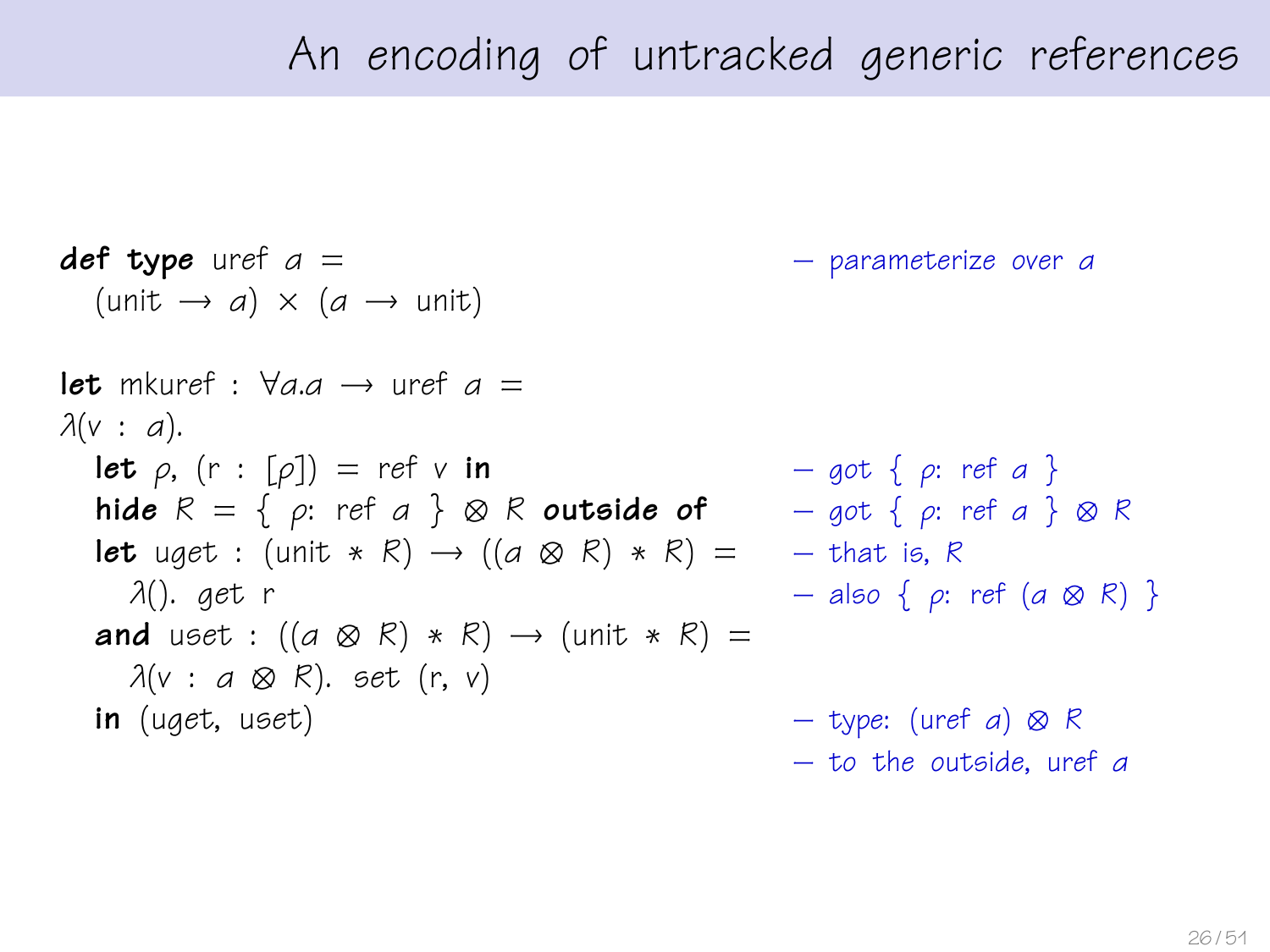Purely functional languages exploit thunks, which are built once and can be forced any number of times.

In ML, a thunk can be implemented as a reference to an internal state with three possible colors (unevaluated, being evaluated, evaluated).

The anti-frame rule allows explaining why this reference can be hidden, and why (as a consequence) it is sound for thunks to be untracked.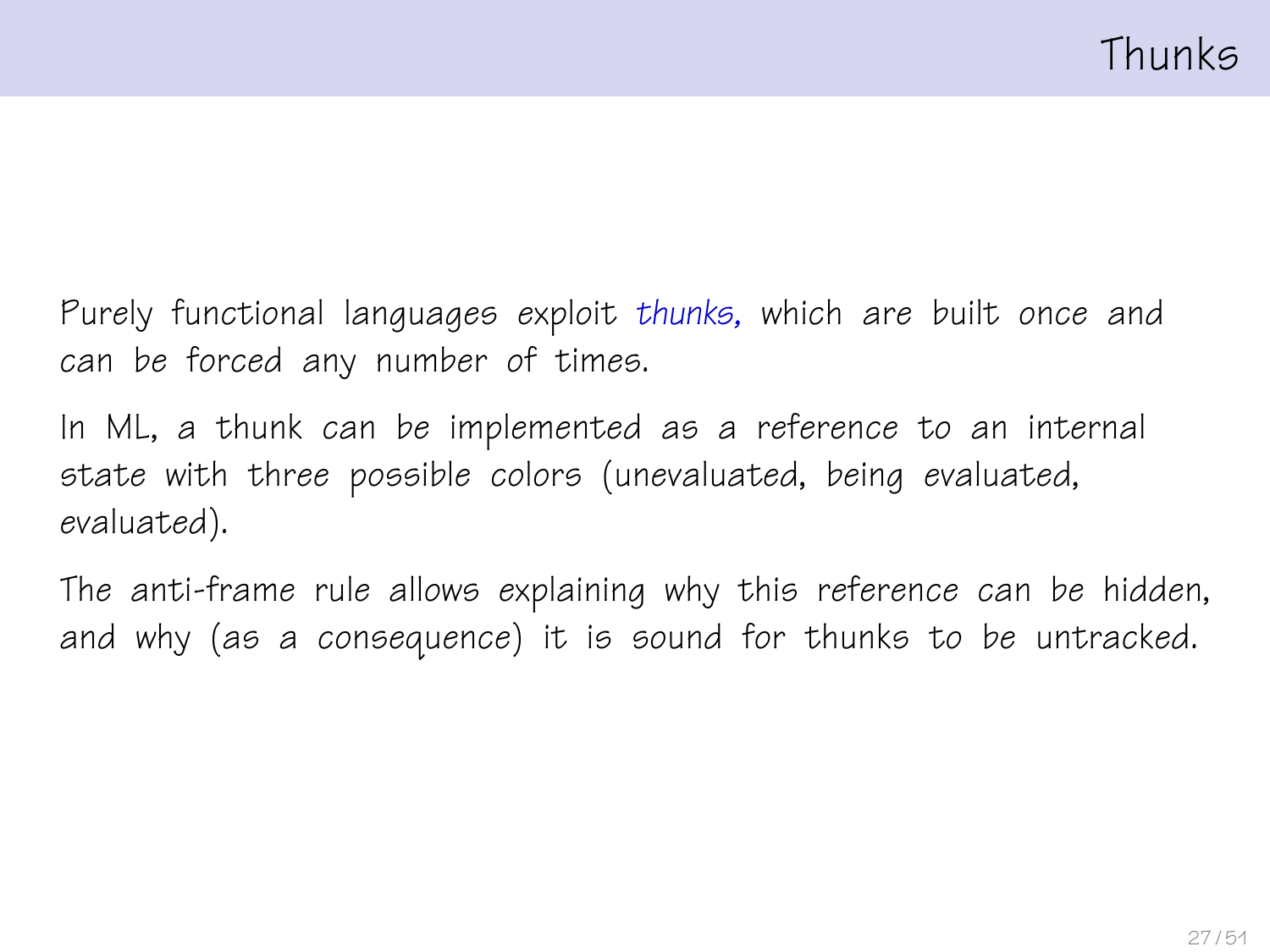```
def type thunk a =unit \rightarrow a
def type state a = – internal state:
  W unit + G unit + B a – white/grey/black
let mkthunk : \forall a.(unit \rightarrow a) \rightarrow thunk a =\lambda(f : \text{unit} \rightarrow a).let \rho, (r : [\rho]) = ref (W ()) in -got \{ \rho : ref (state \ a) \}hide R = \{ \rho: \text{ref } (\text{state } a) \} \otimes R outside of
      \cdot – got R
      · – f: (unit → a) ⊗ R
      - f: (unit * R) → ((a \otimes R) * R)
```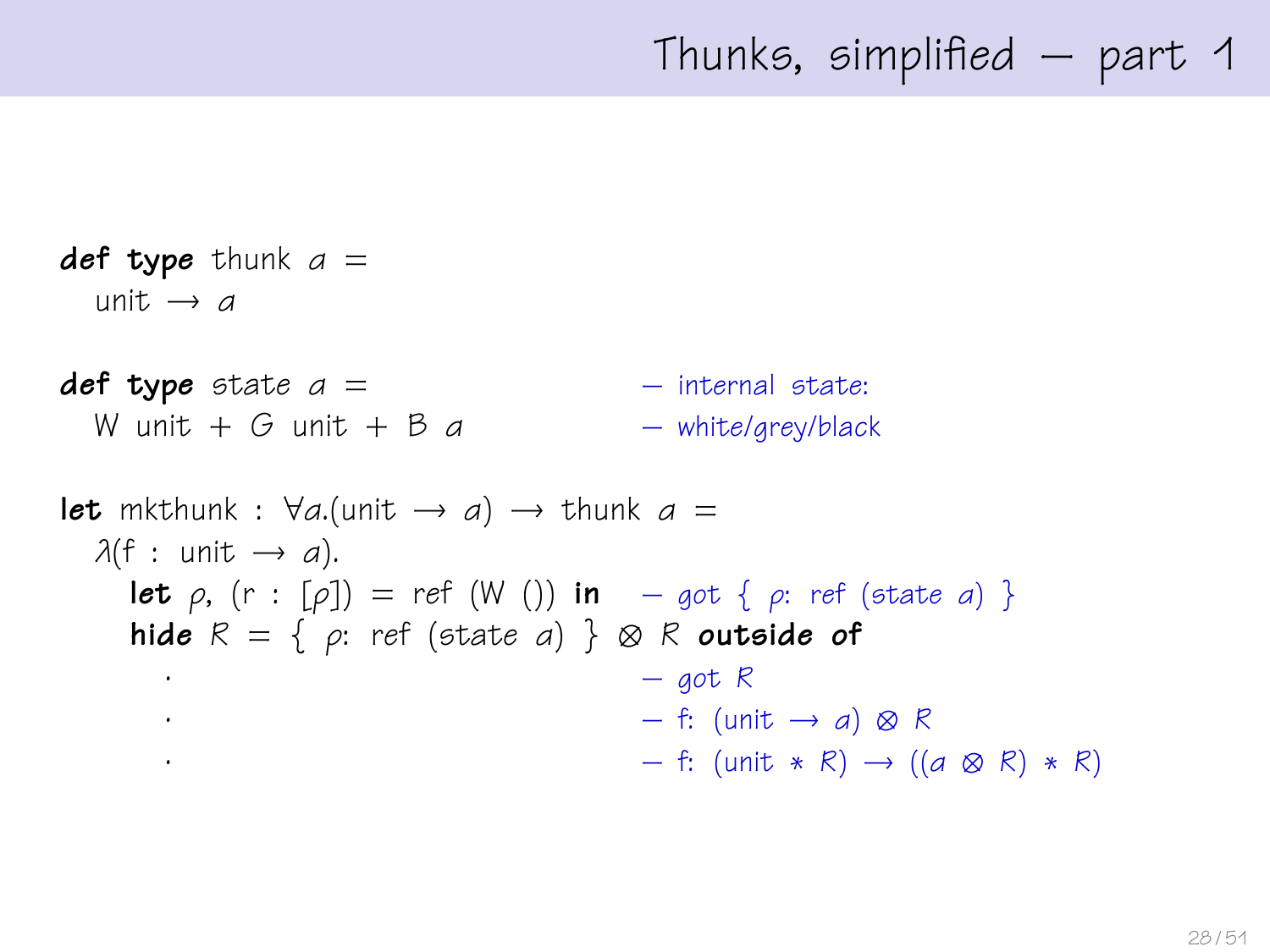## Thunks, simplified – part 2

```
let force : (unit * R) \rightarrow ((a \otimes R) * R) =
  \lambda(). – state a = W unit + G unit + B acase get r of - got R = \{ \rho : \text{ref} \text{ (state } a) \} \otimes R| W ( ) \rightarrowset (r, G ()); - got R
      let v : (a \otimes R) = f() in – got R
      set (r, B v); - got R
      v
    | G ( ) \rightarrow fail
    | B (v : a \otimes R) \rightarrow vin force - force: (thunk a) \otimes R– to the outside, thunk α
```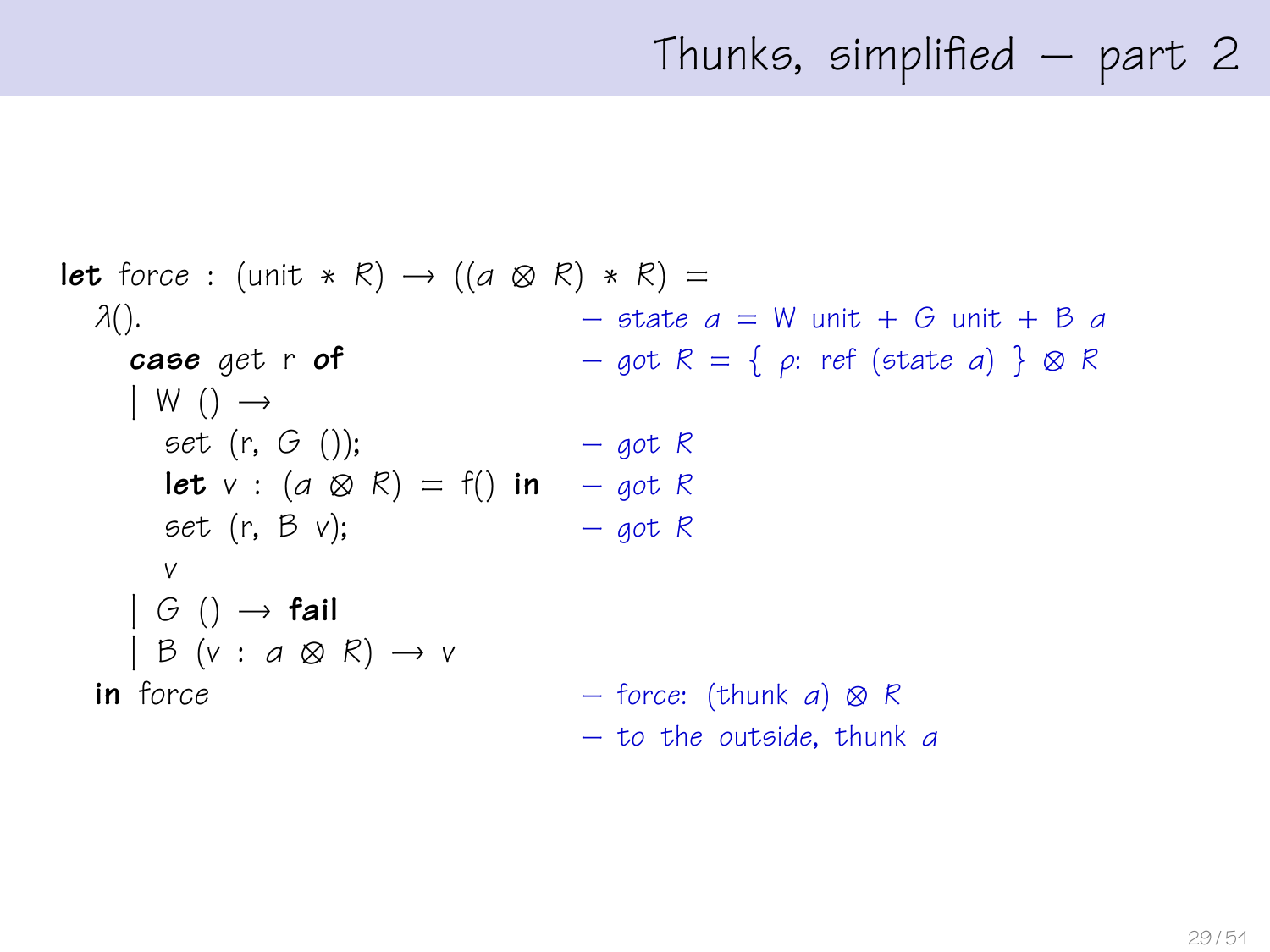The code on the previous slides could be broken in several ways, e.g. by failing to distinguish white and grey colors, or by failing to color the thunk grey before invoking f, while remaining well-typed.

We would like the type system to catch these errors, and to guarantee that the client function f is invoked at most once.

This can be done by making  $f$  a one-shot function  $-$  a function that requires a capability, but does not return it  $-$  and providing "mkthunk" with a single cartridge.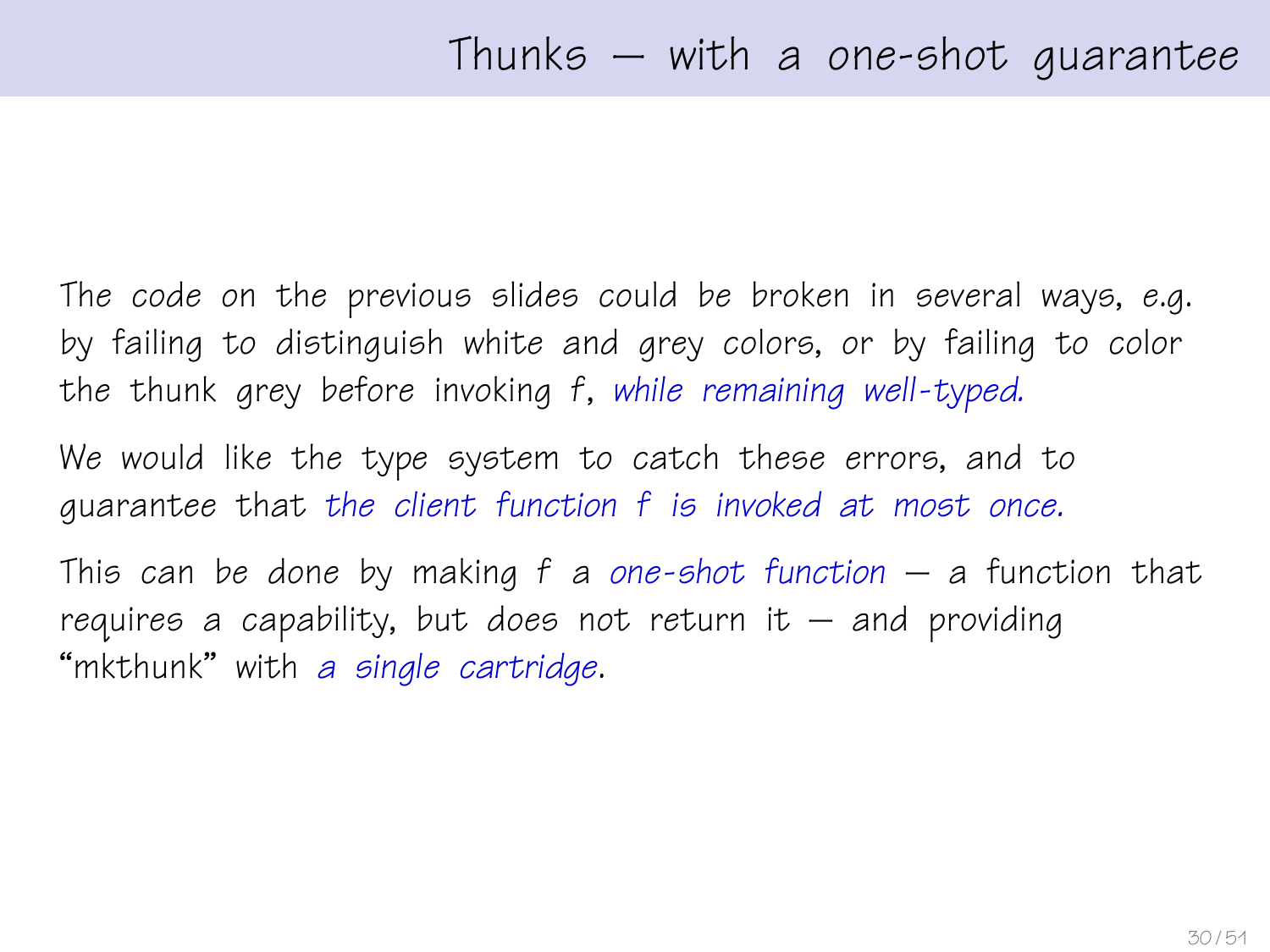## Thunks – part 1

def type thunk  $a =$ unit  $\rightarrow$  a def type state  $\gamma$  a = W (unit  $* v$ ) + G unit + B a – when white, y is available **let** mkthunk :  $\forall y a. (((unit * y) \rightarrow a) * y) \rightarrow thunk a =$  $\lambda(f : (\text{unit} * \gamma) \rightarrow a).$  – got γ **let**  $\rho$ ,  $(r : [\rho]) = ref (W())$  **in**  $-\text{got} \{ \rho: ref (state \gamma \alpha) \}$ hide  $R = \{ \rho: \text{ref } (\text{state } \gamma \text{ a}) \} \otimes R$  outside of  $-$  got R  $\cdot$  – f: ((unit  $*$   $\gamma$ )  $\rightarrow$  a)  $\otimes$  R  $\cdot$  – f: (unit  $*$  R  $*$  (γ ⊗ R))  $\rightarrow$  ((a ⊗ R)  $*$  R)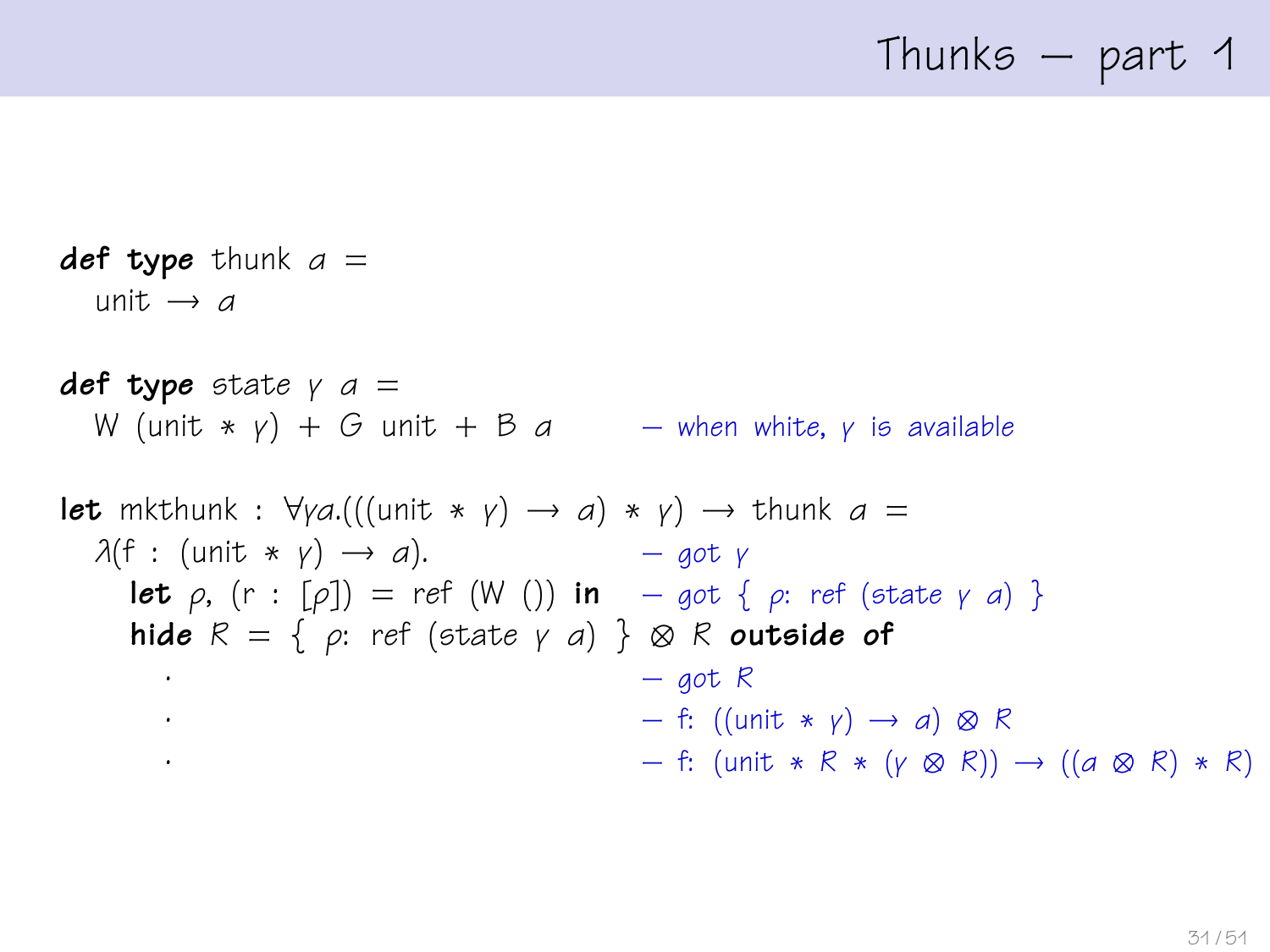# Thunks – part 2

**let** force: (unit \* R) 
$$
\rightarrow
$$
 ((a & R) \* R) =

\n $\lambda()$ .

\n**case** get  $\mathbf{r} \cdot \mathbf{r} \cdot \mathbf{r}$ 

\n $\rightarrow$   $\begin{aligned}\n &\text{case get } \mathbf{r} \cdot \mathbf{r} \cdot \mathbf{r} \cdot \mathbf{r} \cdot \mathbf{r} \cdot \mathbf{r} \cdot \mathbf{r} \cdot \mathbf{r} \cdot \mathbf{r} \cdot \mathbf{r} \cdot \mathbf{r} \cdot \mathbf{r} \cdot \mathbf{r} \cdot \mathbf{r} \cdot \mathbf{r} \cdot \mathbf{r} \cdot \mathbf{r} \cdot \mathbf{r} \cdot \mathbf{r} \cdot \mathbf{r} \cdot \mathbf{r} \cdot \mathbf{r} \cdot \mathbf{r} \cdot \mathbf{r} \cdot \mathbf{r} \cdot \mathbf{r} \cdot \mathbf{r} \cdot \mathbf{r} \cdot \mathbf{r} \cdot \mathbf{r} \cdot \mathbf{r} \cdot \mathbf{r} \cdot \mathbf{r} \cdot \mathbf{r} \cdot \mathbf{r} \cdot \mathbf{r} \cdot \mathbf{r} \cdot \mathbf{r} \cdot \mathbf{r} \cdot \mathbf{r} \cdot \mathbf{r} \cdot \mathbf{r} \cdot \mathbf{r} \cdot \mathbf{r} \cdot \mathbf{r} \cdot \mathbf{r} \cdot \mathbf{r} \cdot \mathbf{r} \cdot \mathbf{r} \cdot \mathbf{r} \cdot \mathbf{r} \cdot \mathbf{r} \cdot \mathbf{r} \cdot \mathbf{r} \cdot \mathbf{r} \cdot \mathbf{r} \cdot \mathbf{r} \cdot \mathbf{r} \cdot \mathbf{r} \cdot \mathbf{r} \cdot \mathbf{r} \cdot \mathbf{r} \cdot \mathbf{r} \cdot \mathbf{r} \cdot \mathbf{r} \cdot \mathbf{r} \cdot \mathbf{r} \cdot \mathbf{r} \cdot \mathbf{r} \cdot \mathbf{r} \cdot \mathbf{r} \cdot \mathbf{r} \cdot \mathbf{r} \cdot \mathbf{r} \cdot \mathbf{r} \cdot \mathbf{r} \cdot \mathbf{r} \cdot \mathbf{r} \cdot \mathbf{r} \cdot \mathbf{r} \cdot \mathbf{r} \cdot \mathbf{r} \$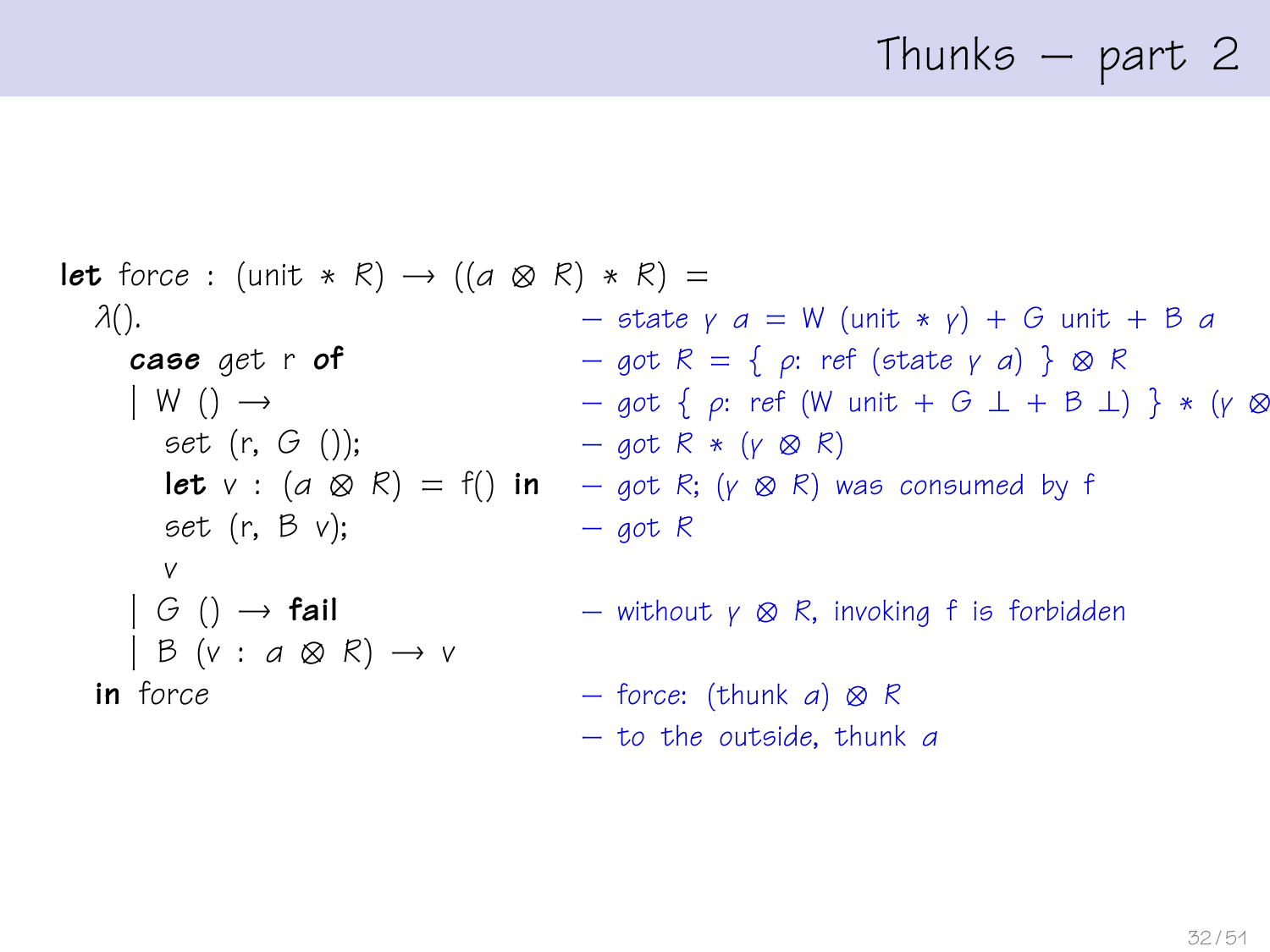- [Why hide state?](#page-1-0)
- **•** [Setting the scene: a capability-based type system](#page-9-0)
- [Towards hidden state: a bestiary of frame axioms and rules](#page-14-0)
- [Applications: untracked references and thunks](#page-22-0)
- [Remarks; more applications](#page-32-0)
- [Conclusion](#page-42-0)
- <span id="page-32-0"></span>**•** [Bibliography](#page-44-0)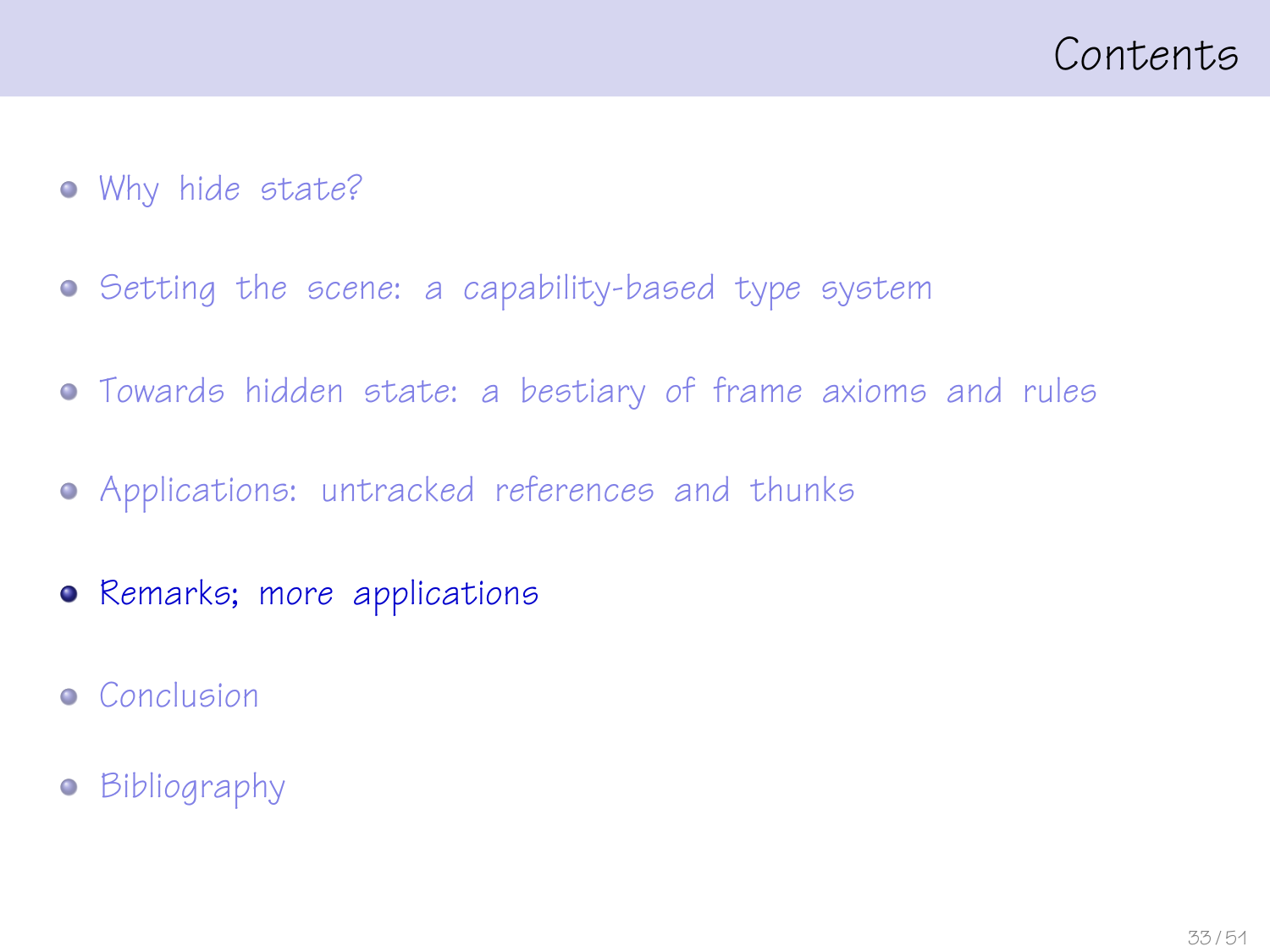In concurrent separation logic [\[O'Hearn, 2007,](#page-47-2) [Hobor et al., 2008\]](#page-46-1), the invariant associated with a lock is made available when the lock is acquired, and must be re-established when the lock is released. Multiple threads can concurrently attempt to acquire a lock.

In short, locks provide hidden state.

The anti-frame rule can be viewed as a special case, which does not require any runtime check, but is sound only in a sequential setting.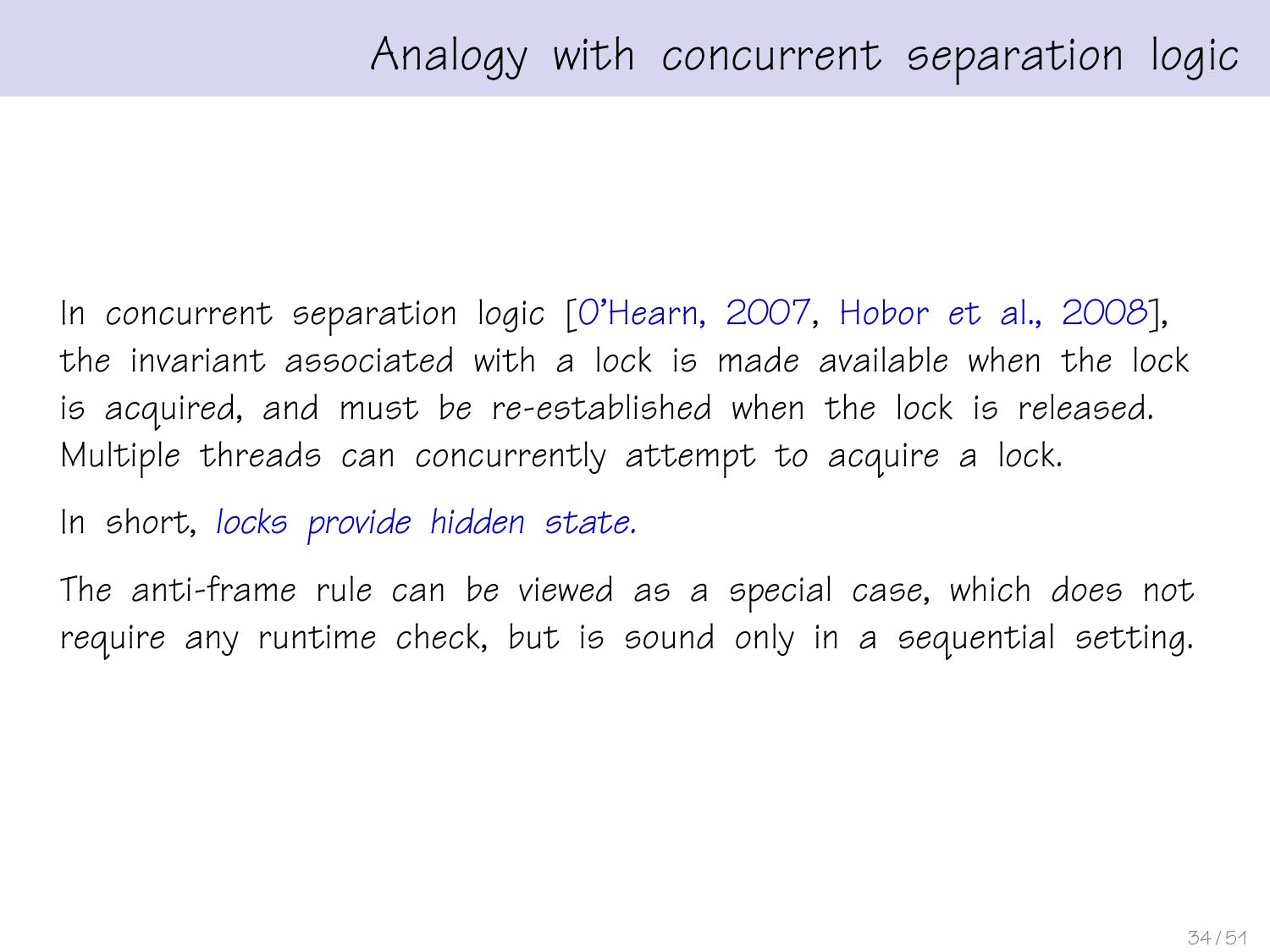The higher-order frame axiom and the anti-frame rule can be generalized to support not just a fixed invariant, but a family of invariants [\[Pottier, 2009a\]](#page-49-1).

This allows implicit reasoning about the fact that calls and returns are well-matched.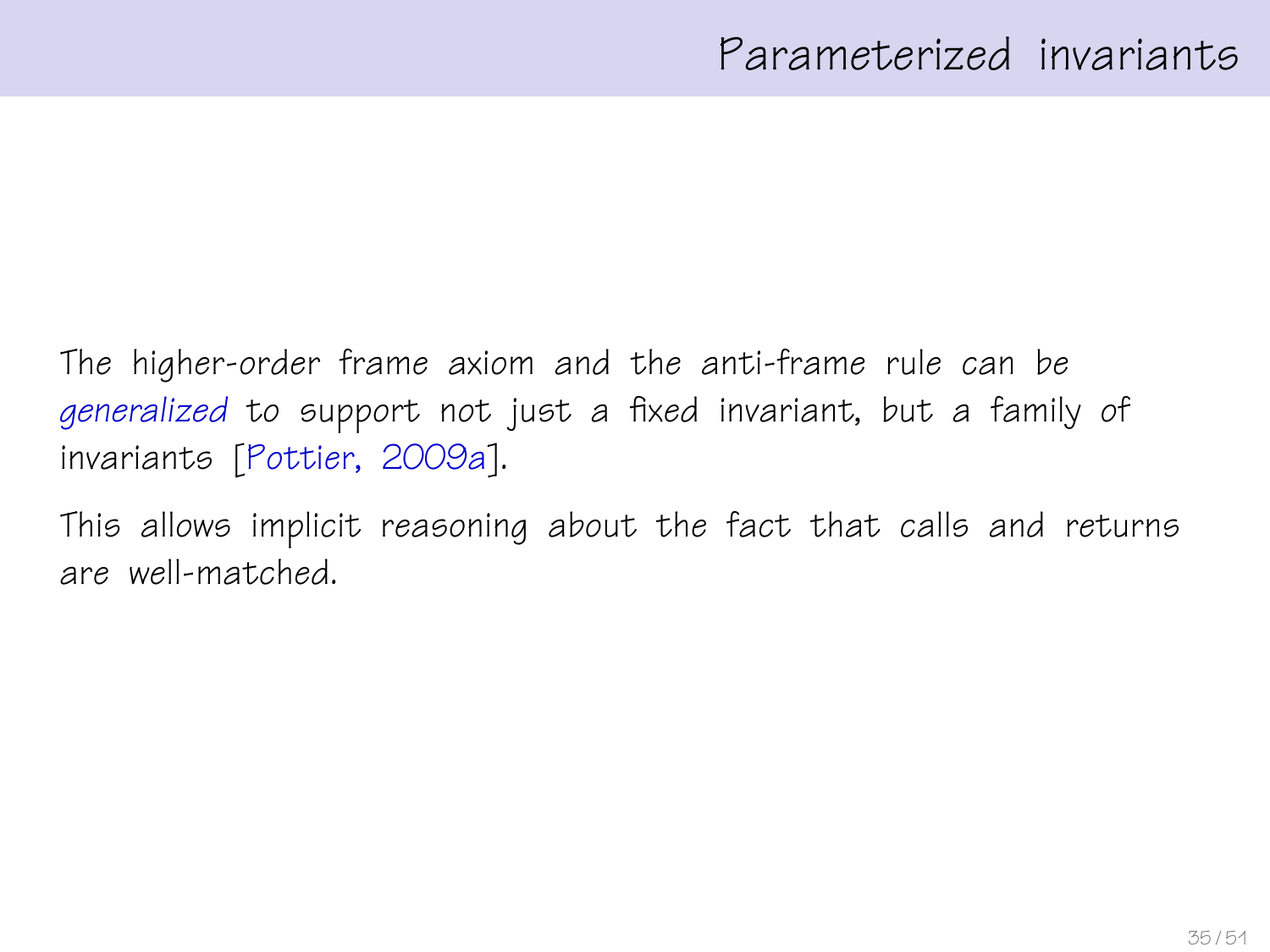The type-and-capability system that I have used as a starting point can be extended:

- either with the higher-order frame axiom,
- or the anti-frame rule,

but not both—their combination is unsound [\[Pottier, 2009b\]](#page-49-2).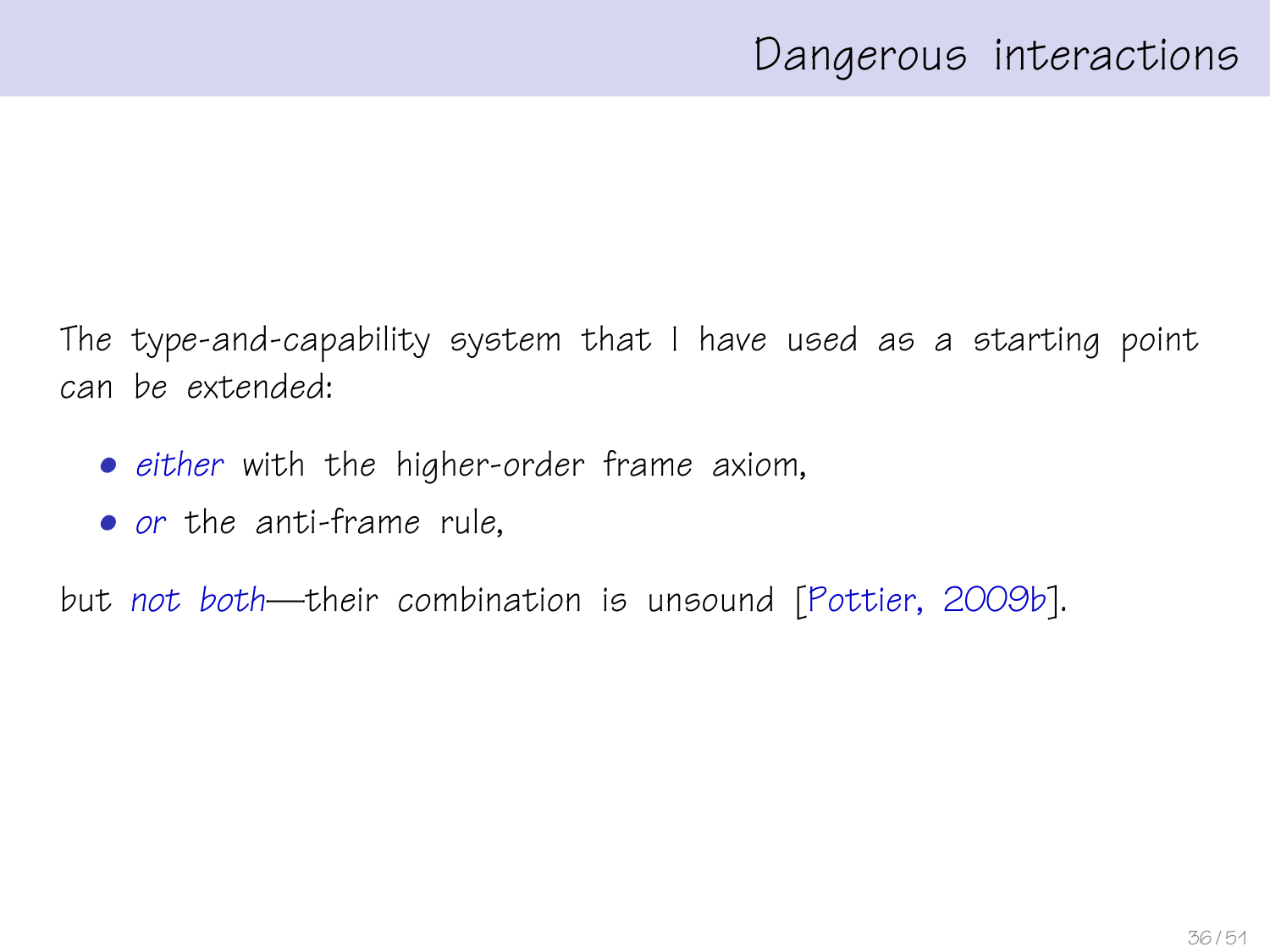#### The anti-frame rule is paranoid.

The invariant must hold whenever a call to the outside world is made. This forbids the use of a pre-existing library to manipulate the hidden state, and leads to a lack of modularity [\[Pottier, 2009b\]](#page-49-2). Whether and how this can be fixed is an open issue.

(There is a work-around that involves a dynamic check—a lock.)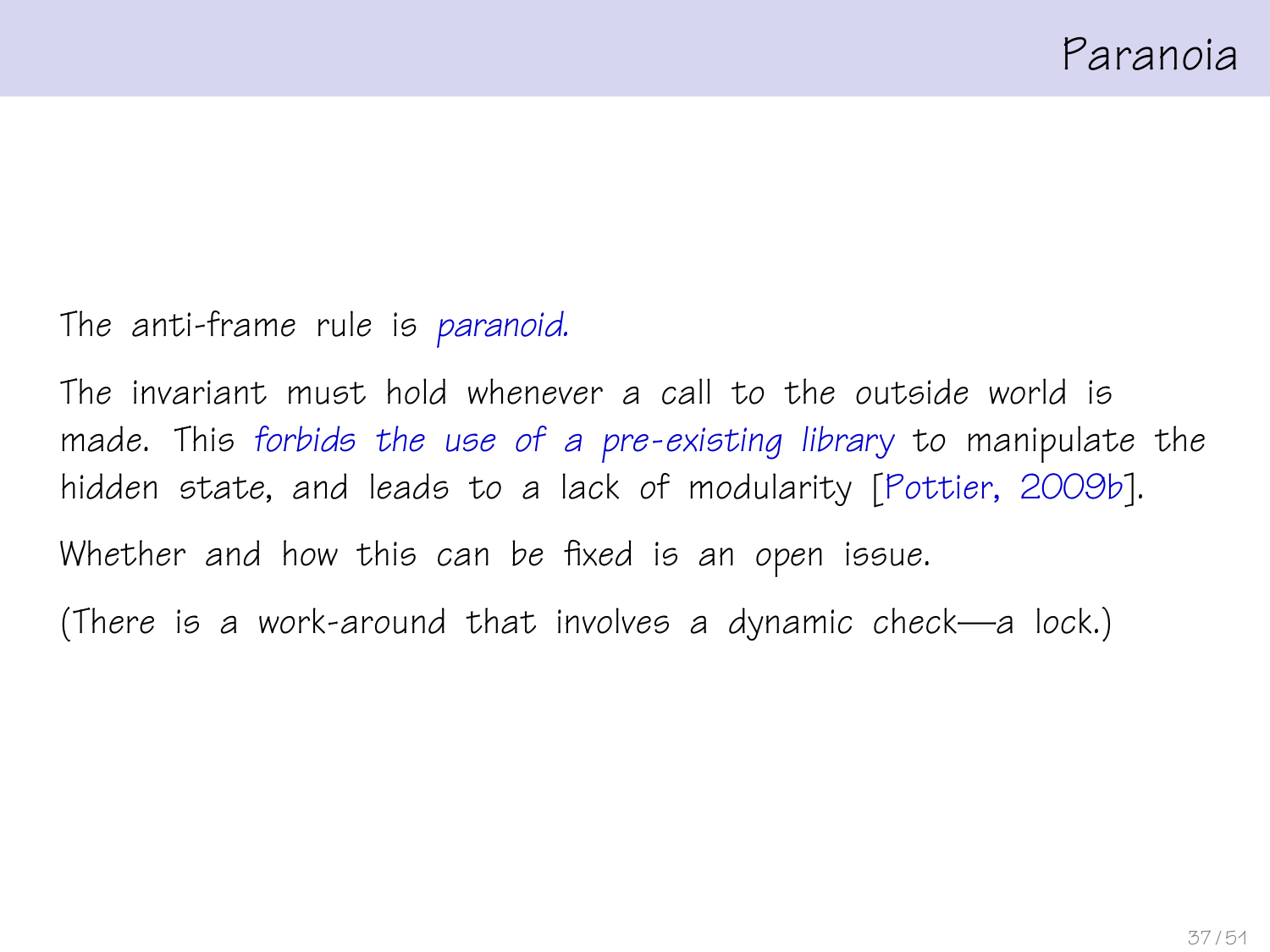We have used anti-frame to turn a strong reference into a weak one, forever—there was no deallocation.

However, one can provide a deallocation method that returns a strong reference, provided all three methods (read, write, free) can fail. The hidden invariant includes a Boolean flag:

 $\{\sigma_1: \text{ref}(\text{unit} + (\text{unit} * \{\sigma_2: \text{ref}(\text{int})))\}\)$ 

Similarly, one could equip thunks with both force and cancel methods, with a dynamic check to ensure that one most one of these methods is invoked.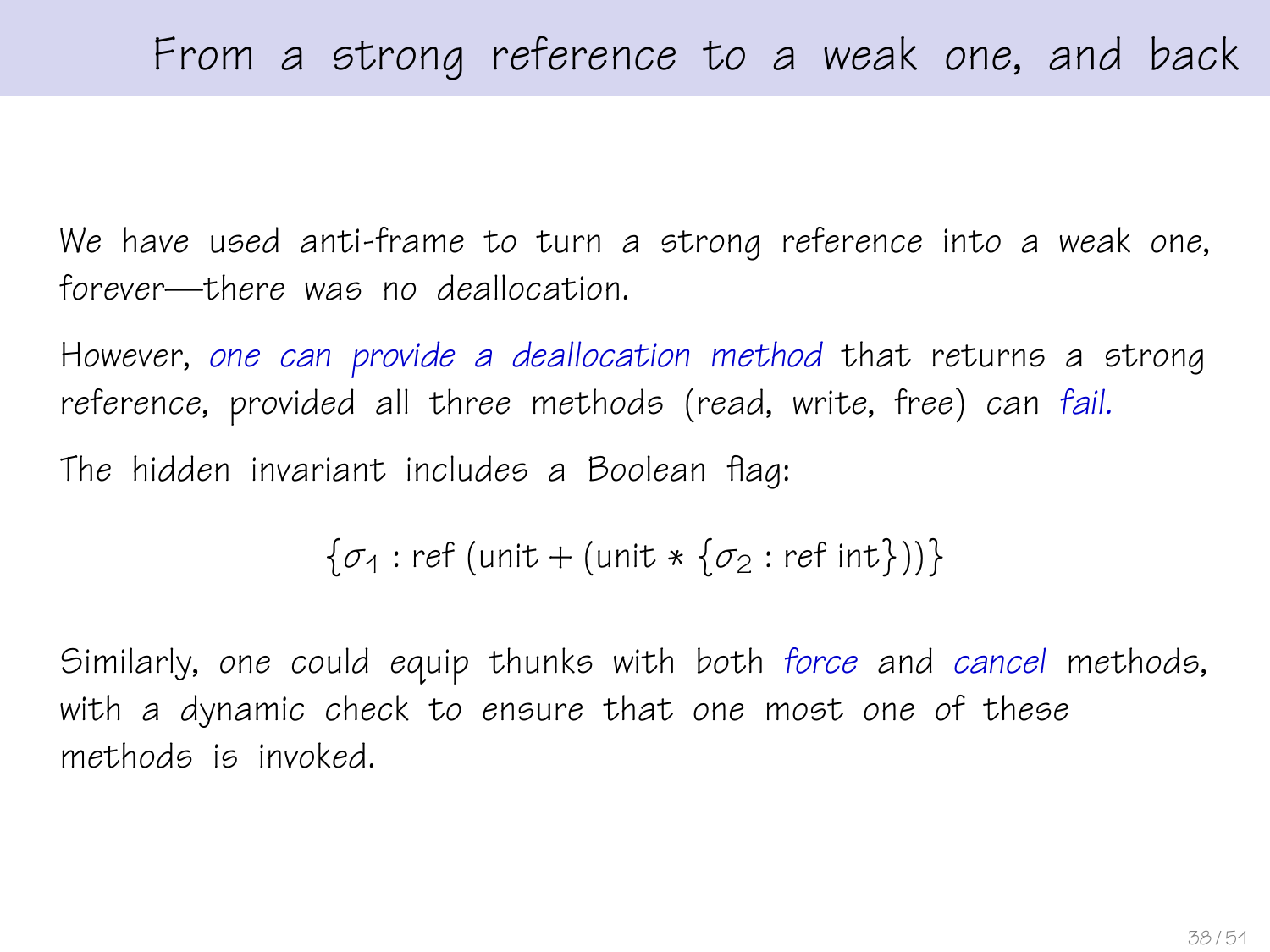Using the same idiom, one could allow a linear object to masquerade as a non-linear one, with a dynamic check to ensure that the object is used at most once.

This is dynamic linearity enforcement.

One could include a method that drops the mask and returns the original linear object, provided it has not been used yet.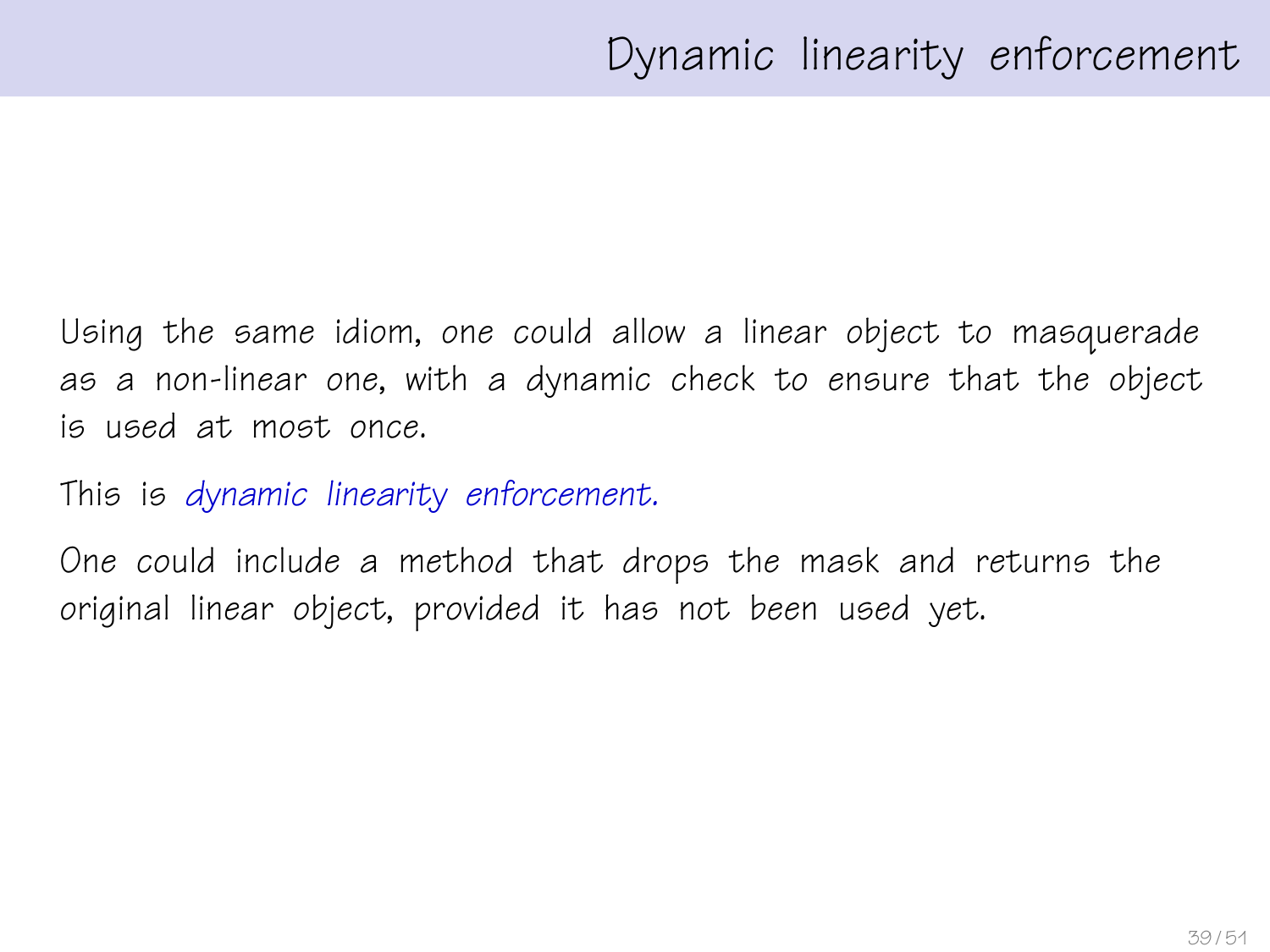Tarjan's approach to amortized complexity analysis using time credits can be made formal by viewing a credit as a (linear) capability.

One modifies the rule that type-checks function applications so that every function call consumes one credit.

The result is a system that can check amortized asymptotic complexity claims.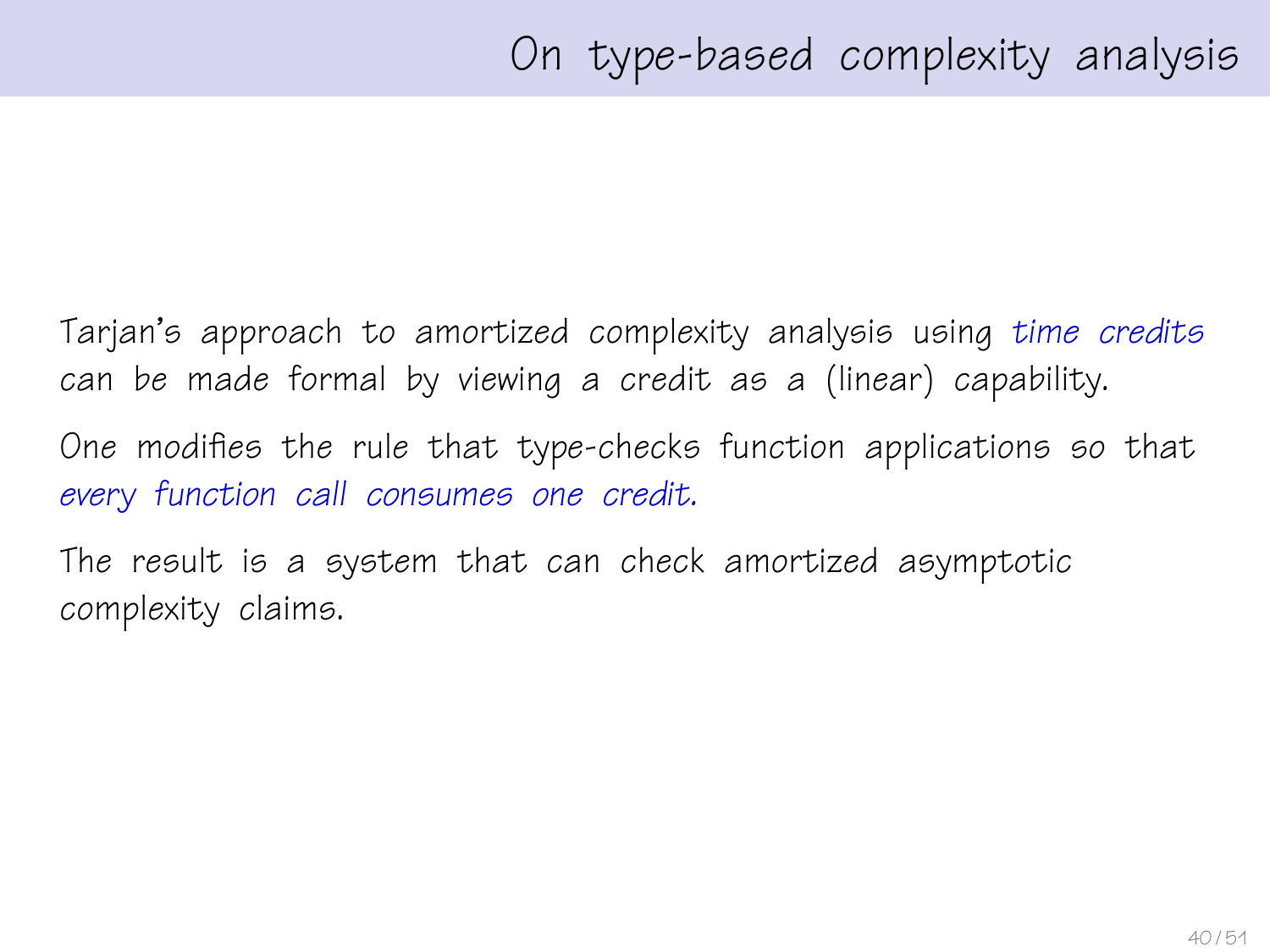Here is one way to play with hidden credits.

Imagine a pot that hides an integer reference and a number of credits, with an invariant that ties them together:

 $\exists k. (\{\sigma : \text{ref (int } k)\} * k\$ 

The pot offers a method that requires one credit and increments the counter, and a method that fails if the counter is zero and otherwise decrements the counter and produces one credit.

This allows dynamic complexity checking. It is just a plain old counter, but the fact that the counter is used in a correct way is statically checked.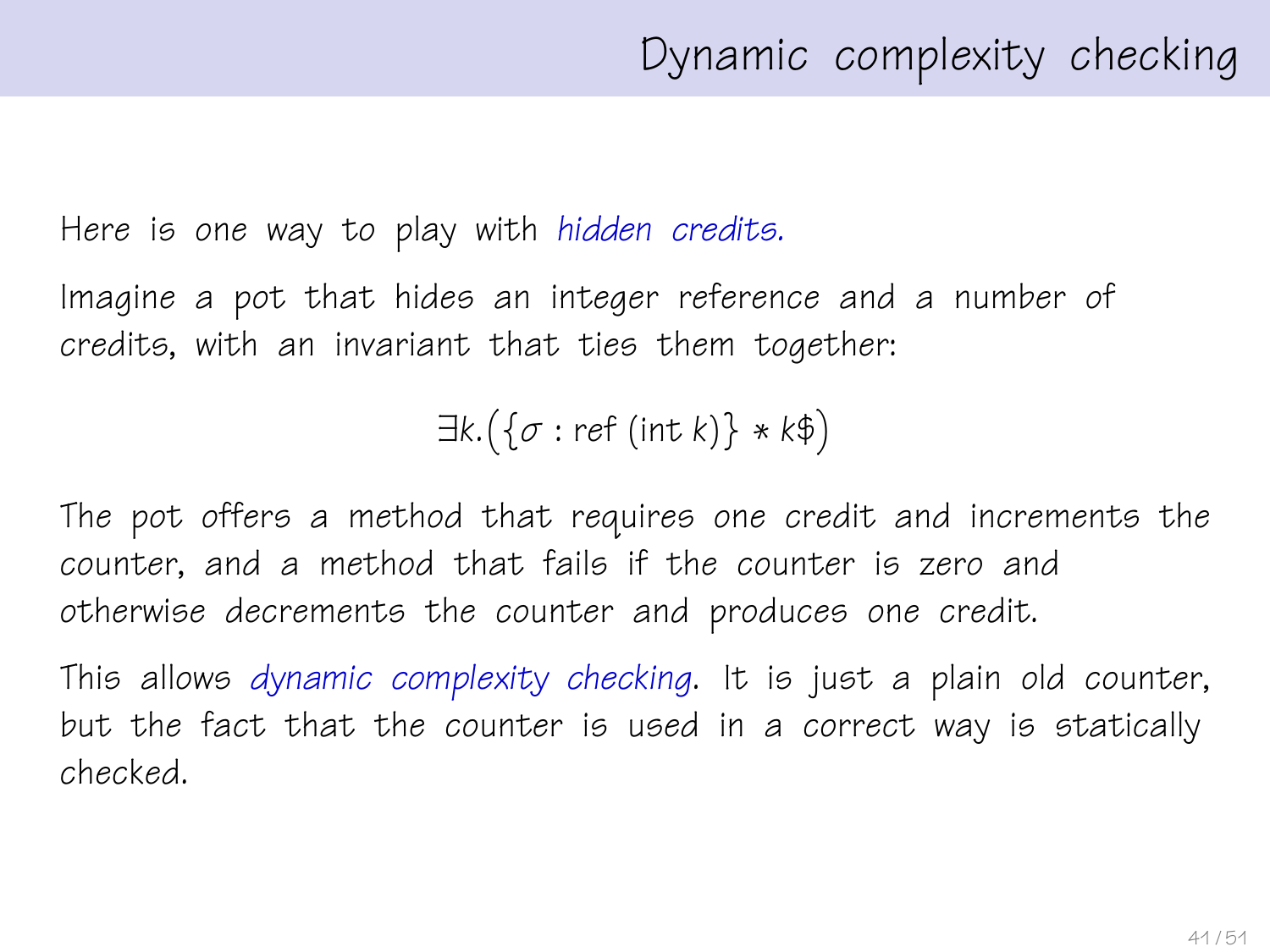Okasaki [\[1999\]](#page-48-2) uses debits to analyze the amortized complexity of algorithms that rely on lazy evaluation (thunks).

Danielsson [\[2008\]](#page-45-2) formalizes this idea in a type system.

Pilkiewicz and I [\[2009\]](#page-49-3) explain debits in terms of credits. The encoding uses anti-frame to explain that a thunk hides not only a reference, but also a number of time credits.

A separate notion of monotonicity is used to express the fact that the number of credits that remain to be paid before the thunk can be forced decreases with time.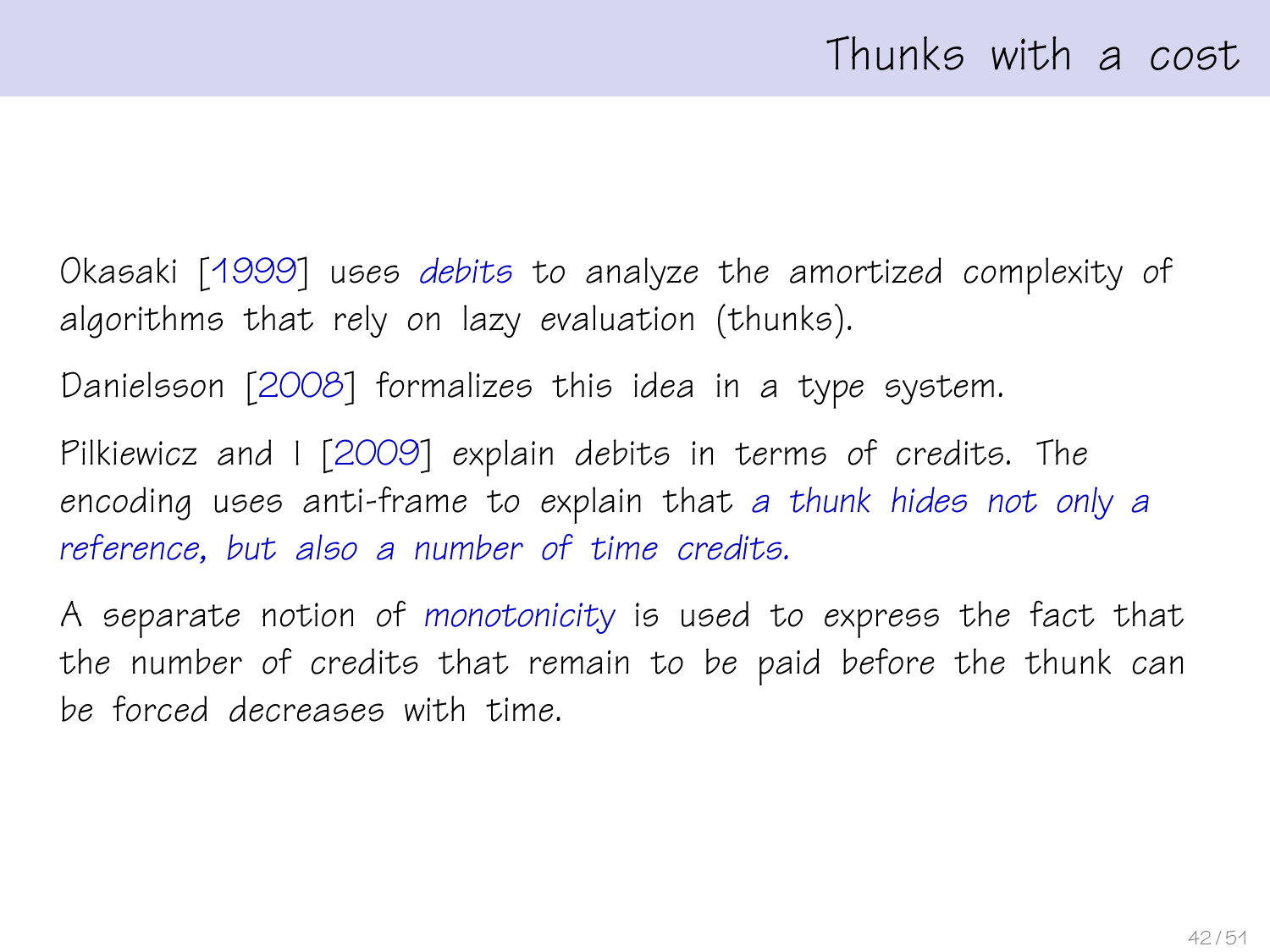- [Why hide state?](#page-1-0)
- **•** [Setting the scene: a capability-based type system](#page-9-0)
- [Towards hidden state: a bestiary of frame axioms and rules](#page-14-0)
- [Applications: untracked references and thunks](#page-22-0)
- [Remarks; more applications](#page-32-0)
- **•** [Conclusion](#page-42-0)
- <span id="page-42-0"></span>**•** [Bibliography](#page-44-0)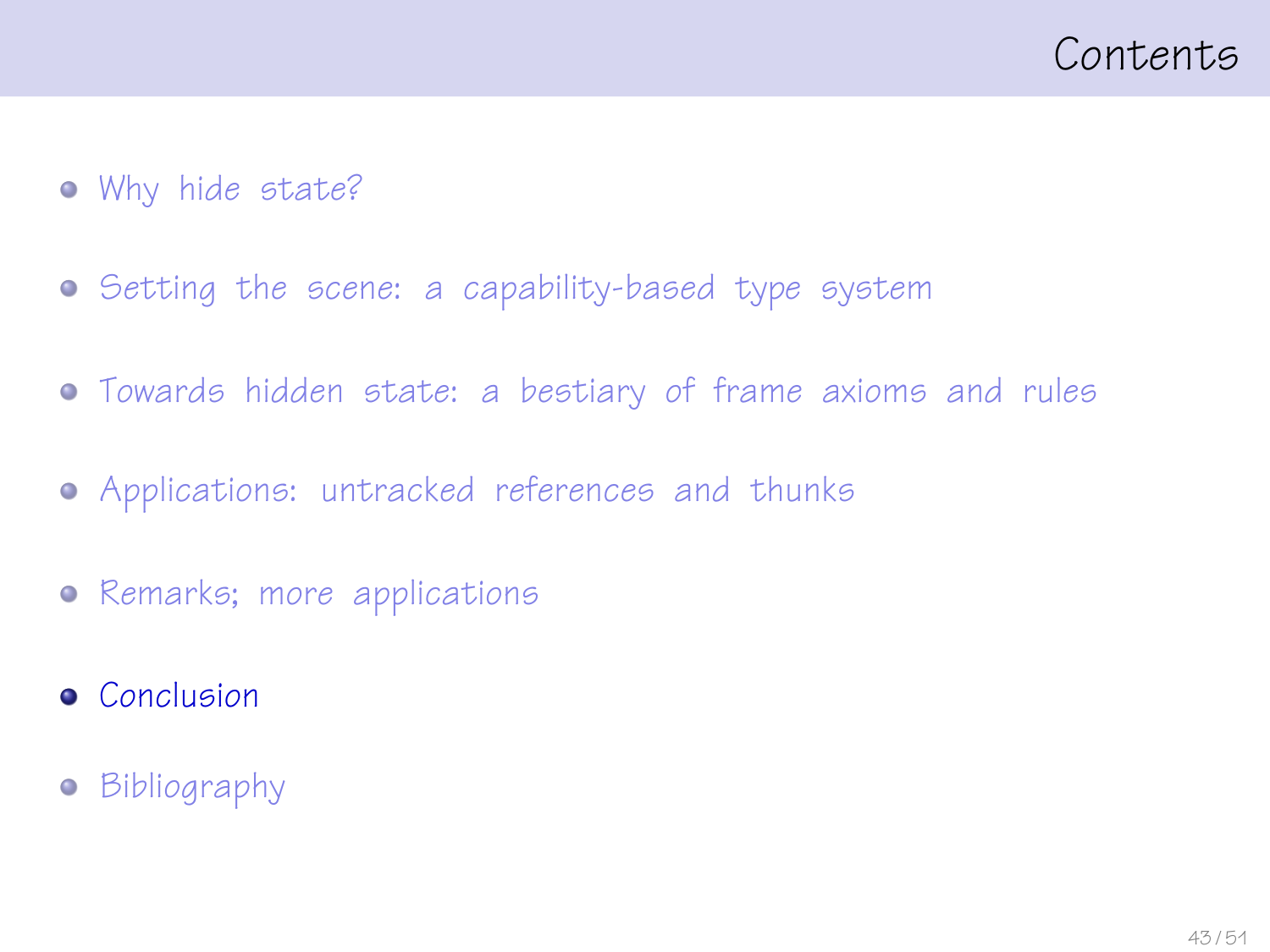In summary, a couple of key ideas are:

- a practical rule for hiding state must have open scope;
- it is safe for a piece of state to be hidden, as long as its invariant holds at every interaction between Term and Context;
- the rule seems to have interesting applications.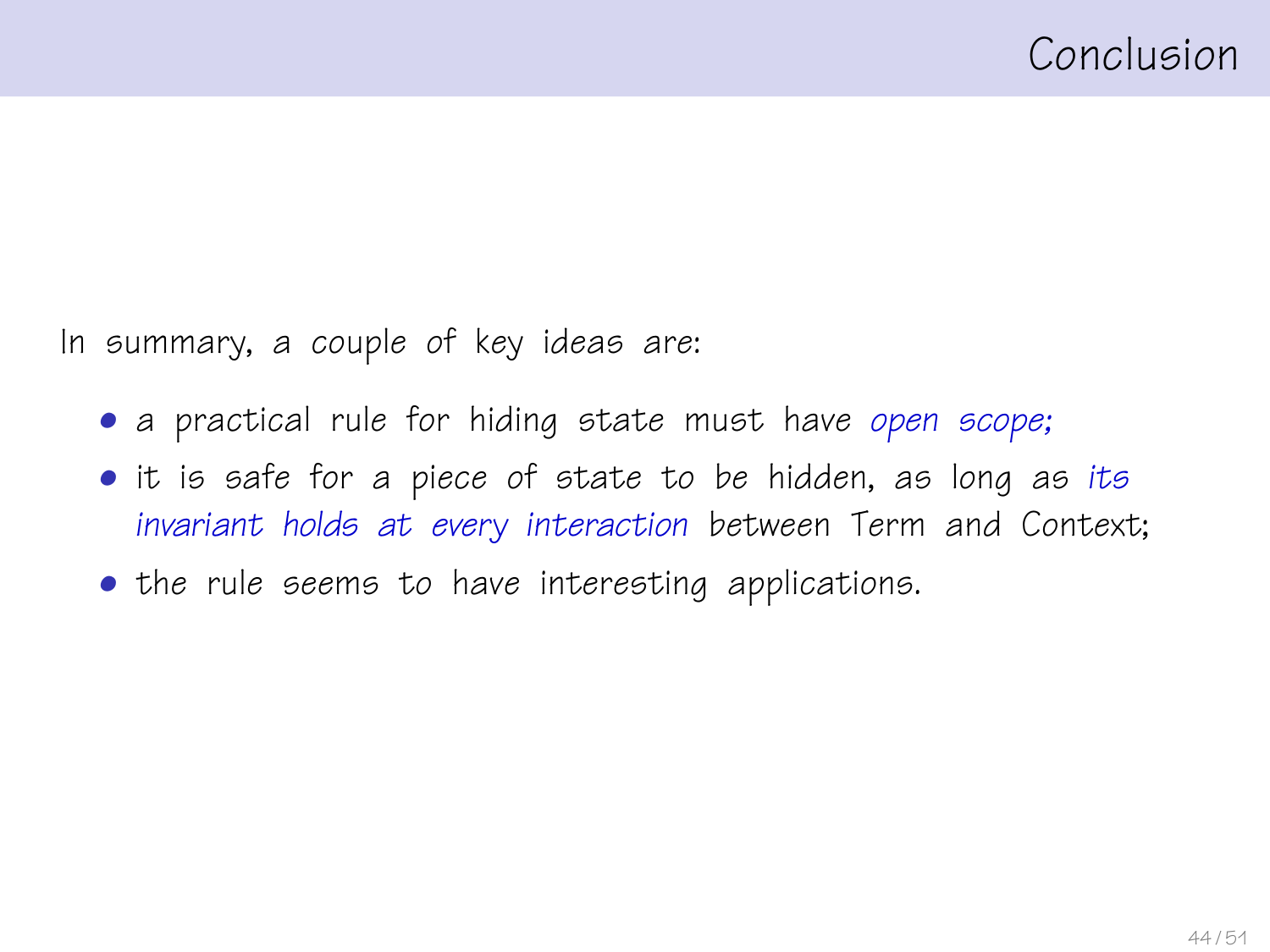- [Why hide state?](#page-1-0)
- **•** [Setting the scene: a capability-based type system](#page-9-0)
- [Towards hidden state: a bestiary of frame axioms and rules](#page-14-0)
- [Applications: untracked references and thunks](#page-22-0)
- [Remarks; more applications](#page-32-0)
- [Conclusion](#page-42-0)
- <span id="page-44-0"></span>[Bibliography](#page-44-0)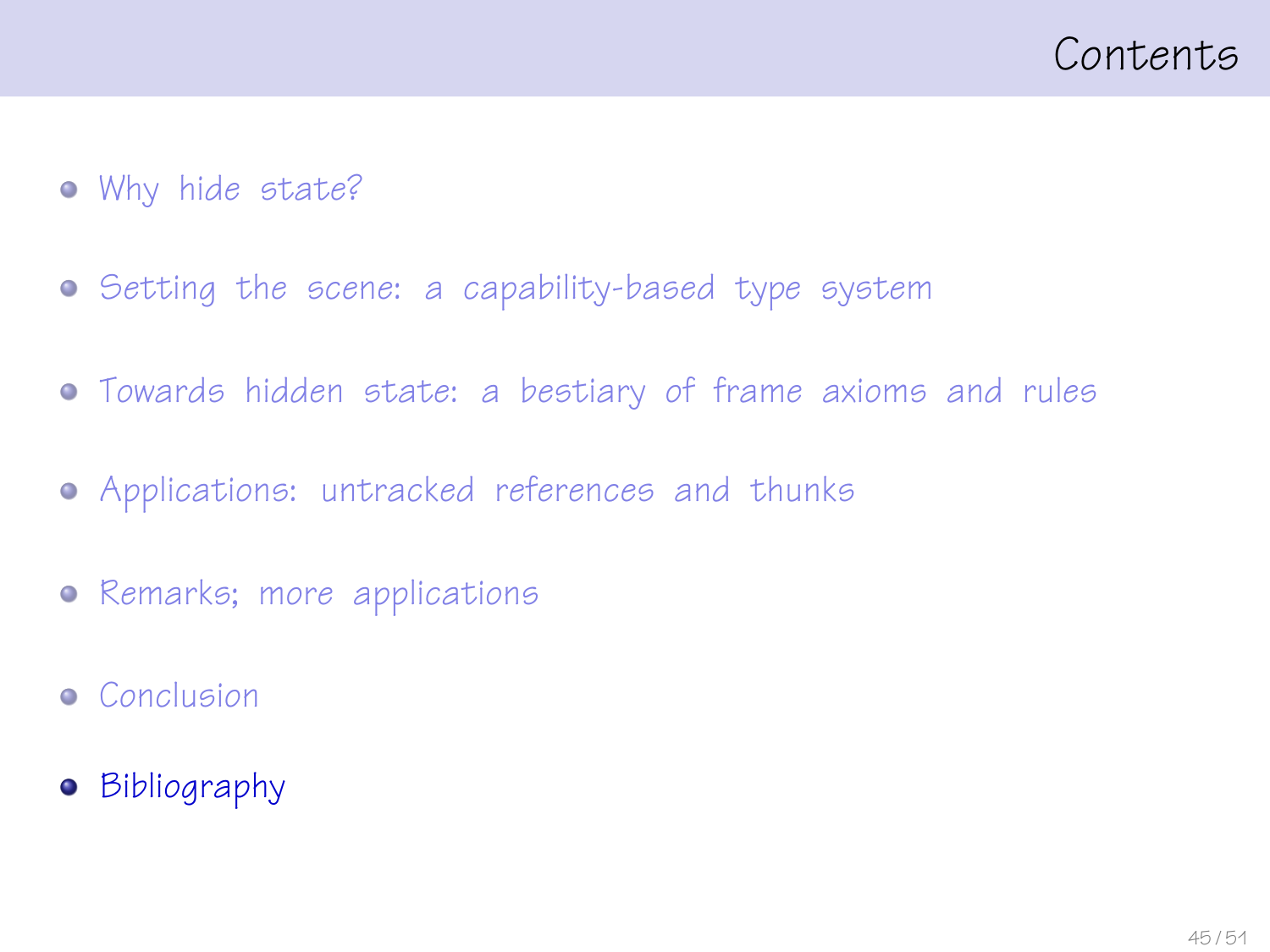## Bibliography I

(Most titles are clickable links to online versions.)

- <span id="page-45-1"></span>記 Birkedal, L., Torp-Smith, N., and Yang, H. 2006. [Semantics of separation-logic typing and higher-order frame rules](http://arxiv.org/pdf/cs.LO/0610081) [for Algol-like languages.](http://arxiv.org/pdf/cs.LO/0610081) Logical Methods in Computer Science 2, 5 (Nov.).
- <span id="page-45-0"></span>靠 Charquéraud, A. and Pottier, F. 2008. [Functional translation of a calculus of capabilities.](http://cristal.inria.fr/~fpottier/publis/chargueraud-pottier-capabilities.pdf) In ACM International Conference on Functional Programming (ICFP). 213–224.
- <span id="page-45-2"></span>S.
- Danielsson, N. A. 2008.

[Lightweight semiformal time complexity analysis for purely](http://www.cs.chalmers.se/~nad/publications/danielsson-popl2008.pdf) [functional data structures.](http://www.cs.chalmers.se/~nad/publications/danielsson-popl2008.pdf)

In ACM Symposium on Principles of Programming Languages (POPL).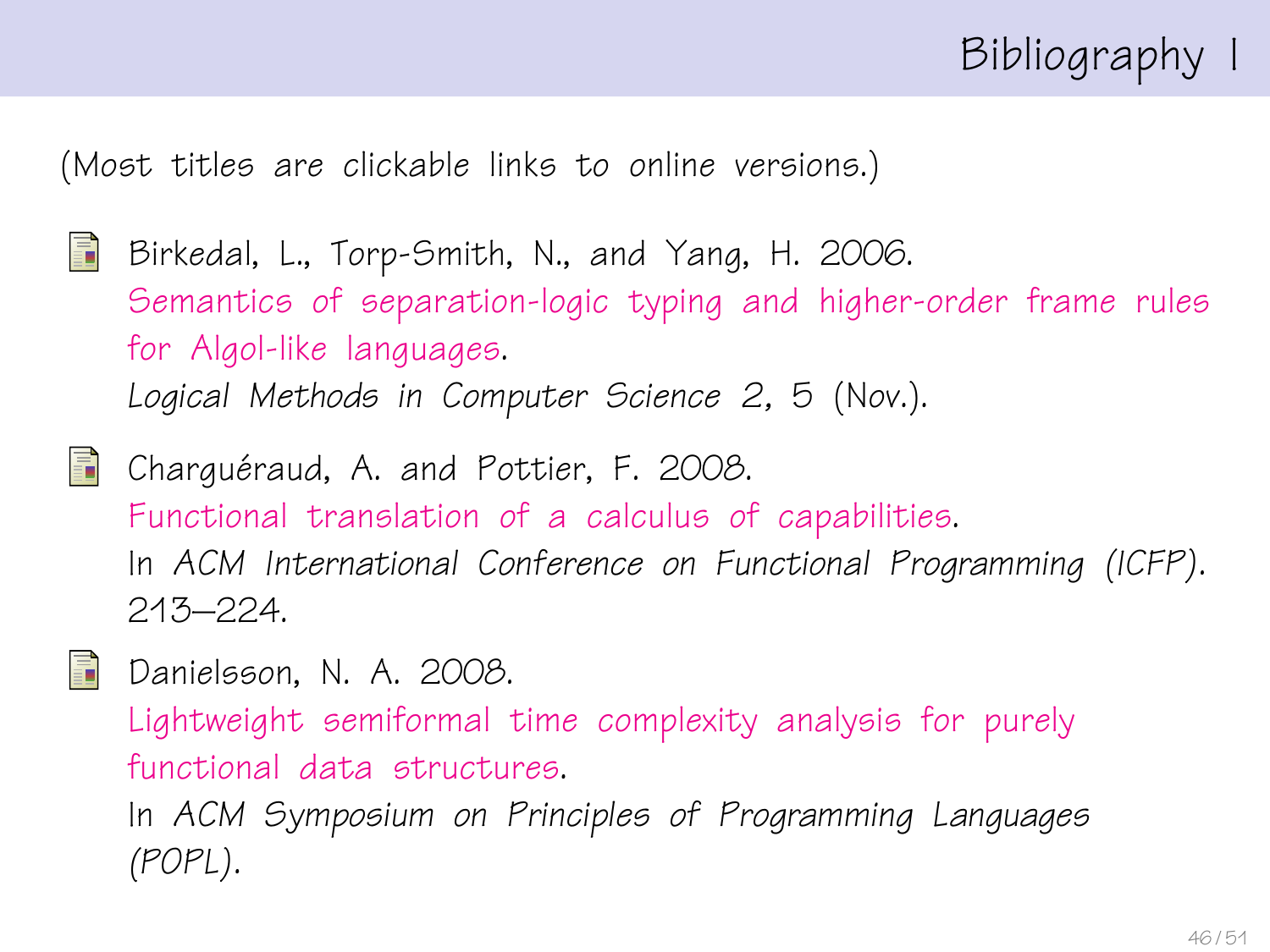### Bibliography]Bibliography

<span id="page-46-1"></span>

Hobor, A., Appel, A. W., and Zappa Nardelli, F. 2008. [Oracle semantics for concurrent separation logic.](http://www.comp.nus.edu.sg/~hobor/concurrent_esop.pdf) In European Symposium on Programming (ESOP). Lecture Notes in Computer Science, vol. 4960. Springer, 353–367.

### <span id="page-46-0"></span>**E** Lebresne, S. 2008.

A system F [with call-by-name exceptions.](http://www.pps.jussieu.fr/~lebresne/papers/SystemFWithExceptions.pdf) In International Colloquium on Automata, Languages and Programming. Lecture Notes in Computer Science, vol. 5126. Springer, 323–335.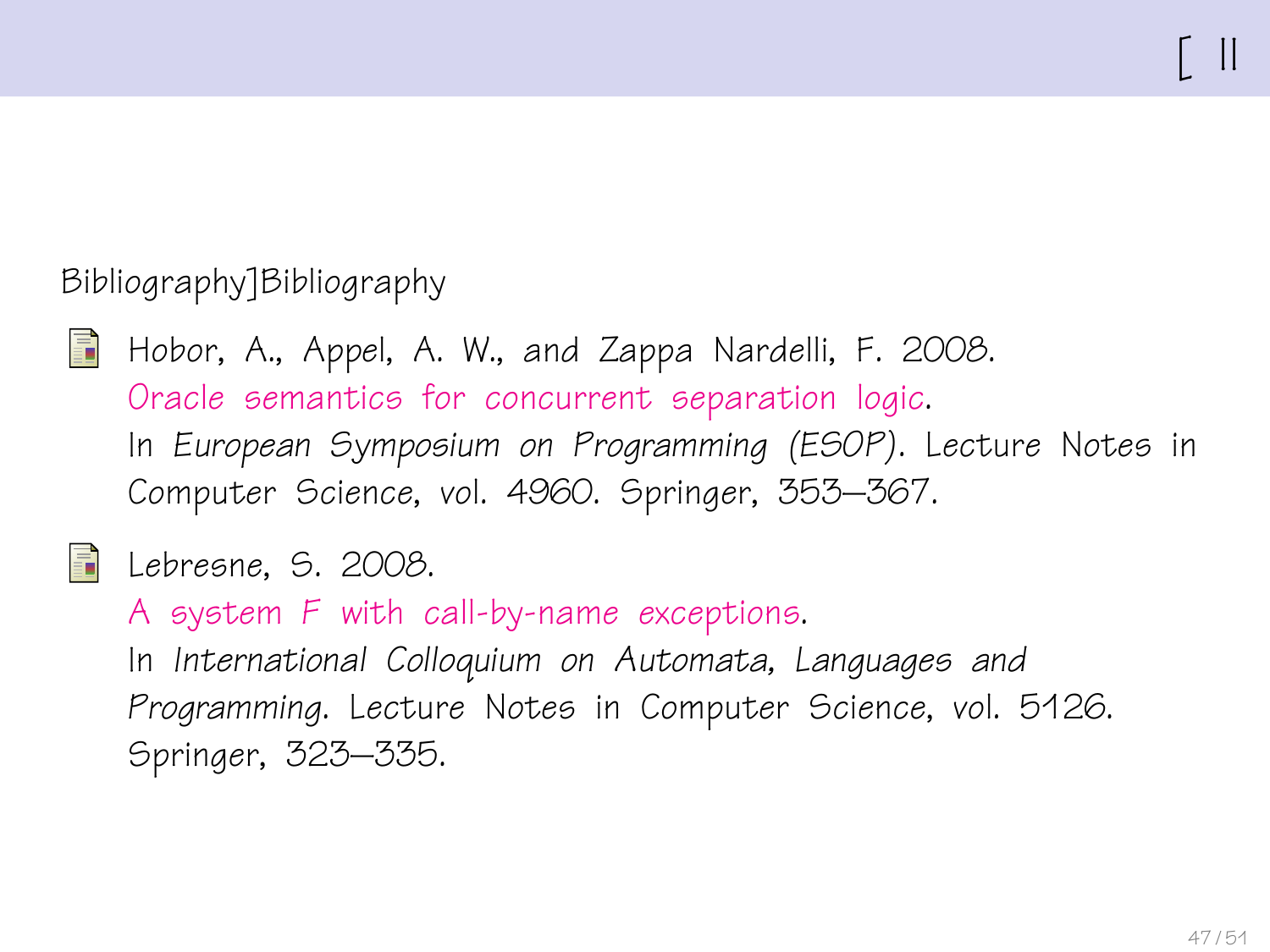## $[1]$

- <span id="page-47-1"></span>靠 Nanevski, A., Ahmed, A., Morrisett, G., and Birkedal, L. 2007. [Abstract predicates and mutable ADTs in Hoare type theory.](http://www.eecs.harvard.edu/~aleks/papers/hoarelogic/esop07.pdf) In European Symposium on Programming (ESOP). Lecture Notes in Computer Science, vol. 4421. Springer, 189–204.
- <span id="page-47-0"></span>暈 O'Hearn, P., Yang, H., and Reynolds, J. C. 2004. [Separation and information hiding.](http://www.dcs.qmul.ac.uk/~ohearn/papers/separation-and-hiding.pdf) In ACM Symposium on Principles of Programming Languages (POPL). 268–280.
- <span id="page-47-2"></span>
- **D** O'Hearn, P. W. 2007.
	- [Resources, concurrency and local reasoning.](http://www.dcs.qmul.ac.uk/~ohearn/papers/concurrency.pdf) Theoretical Computer Science 375, 1–3 (May), 271–307.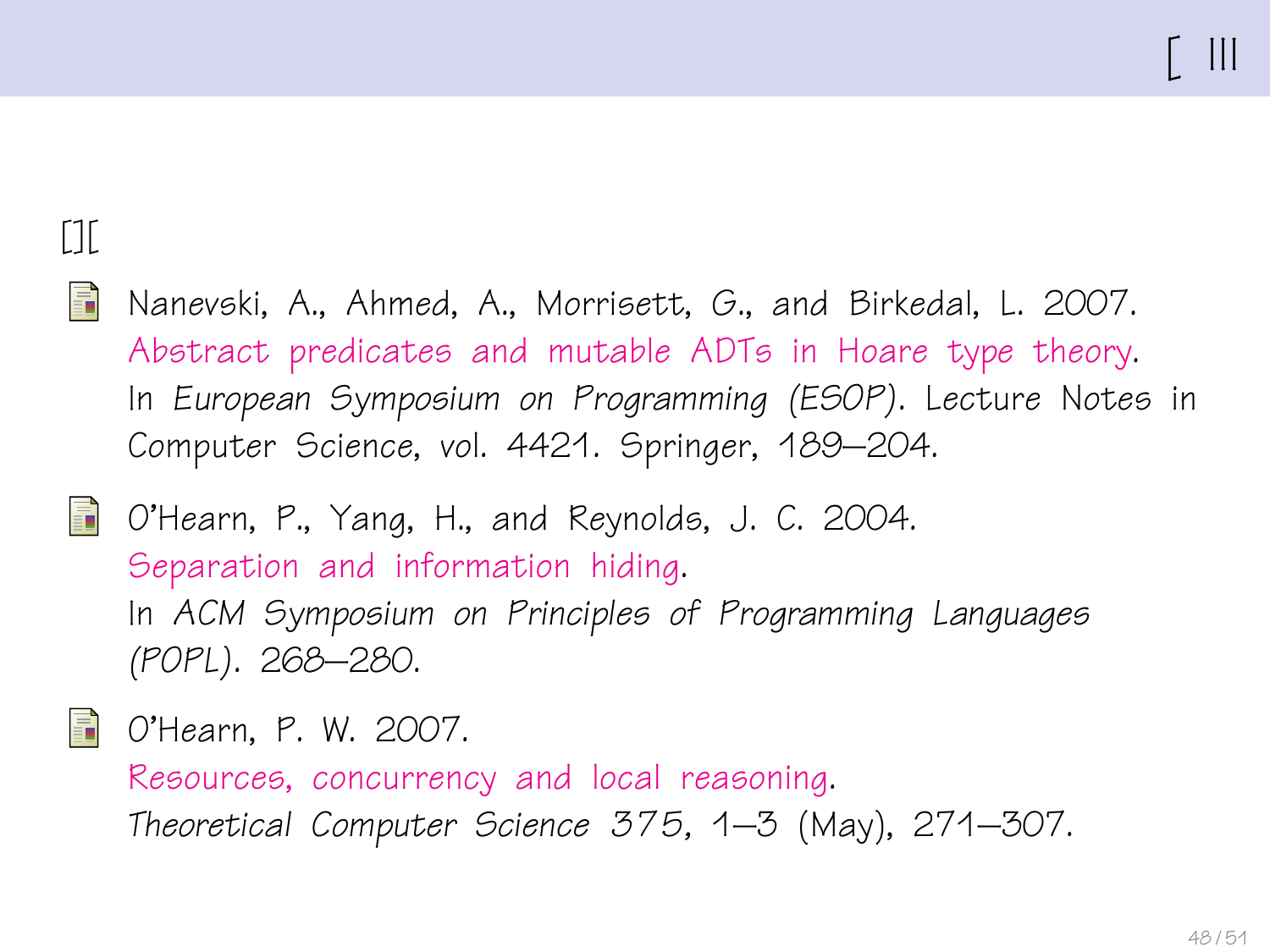## $[1]$

<span id="page-48-2"></span>

Okasaki, C. 1999. [Purely Functional Data Structures](http://www.cambridge.org/us/catalogue/catalogue.asp?isbn=0521663504). Cambridge University Press.

<span id="page-48-0"></span>

**Parkinson, M. and Bierman, G. 2005.** [Separation logic and abstraction.](http://www.cl.cam.ac.uk/~mjp41/p205-parkinson.pdf) In ACM Symposium on Principles of Programming Languages (POPL). 247–258.

<span id="page-48-1"></span>

**Parkinson, M. and Bierman, G. 2008.** [Separation logic, abstraction and inheritance.](http://research.microsoft.com/~gmb/Papers/popl08.pdf) In ACM Symposium on Principles of Programming Languages (POPL). 75–86.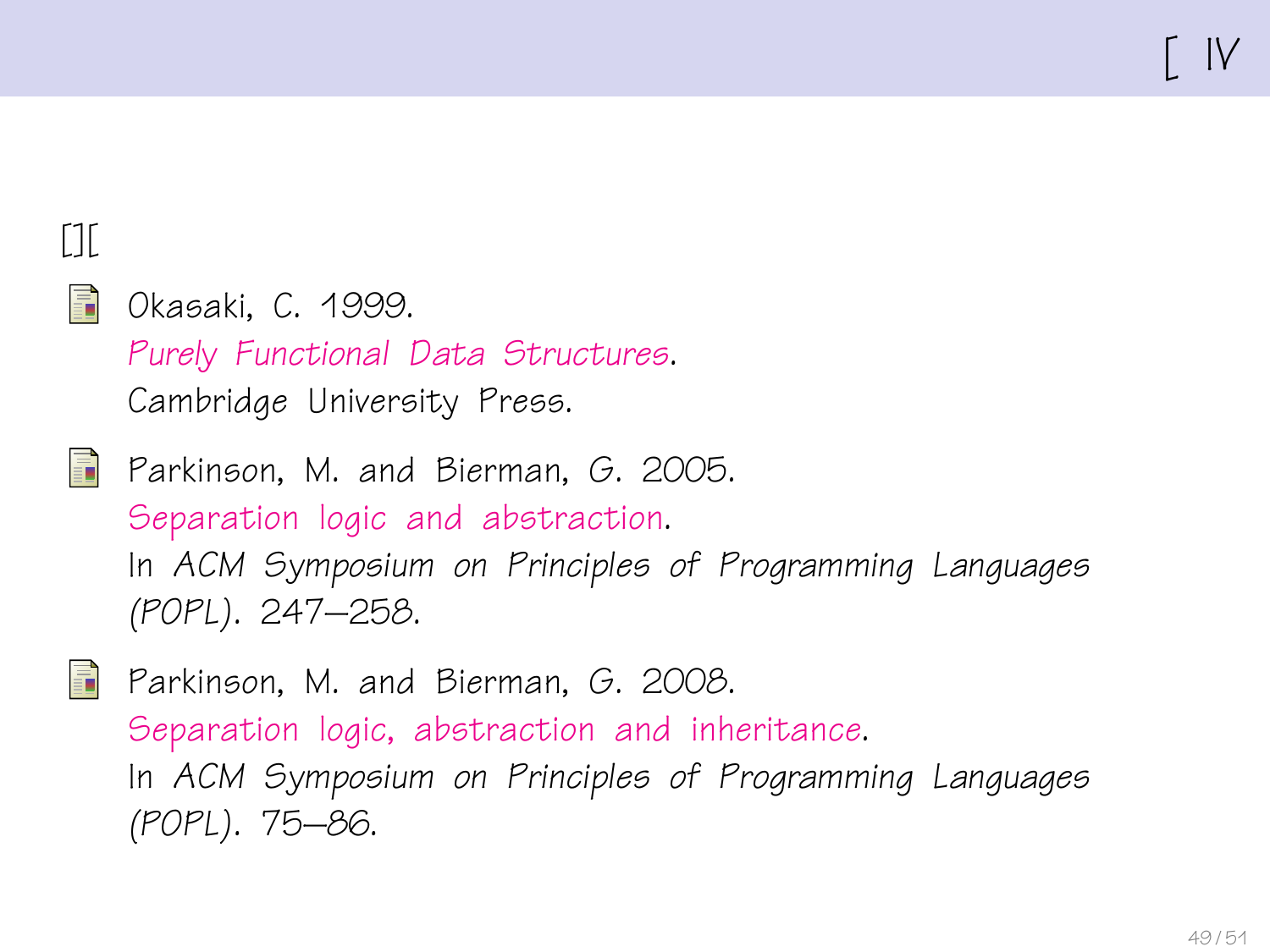## $[1]$

<span id="page-49-3"></span>螶

Pilkiewicz, A. and Pottier, F. 2009. [The essence of monotonic state.](http://gallium.inria.fr/~fpottier/publis/pilkiewicz-pottier-monotonicity-2009.pdf) Submitted.

<span id="page-49-1"></span>

**P**ottier, F. 2009a.

[Generalizing the higher-order frame and anti-frame rules.](http://gallium.inria.fr/~fpottier/publis/fpottier-gaf-2009.pdf) Unpublished.

<span id="page-49-2"></span>

**Pottier, F. 2009b.** 

[Three comments on the anti-frame rule.](http://gallium.inria.fr/~fpottier/publis/fpottier-caf-2009.pdf) Unpublished.

<span id="page-49-0"></span>

**Reynolds, J. C. 2002.** [Separation logic: A logic for shared mutable data structures.](ftp://ftp.cs.cmu.edu/user/jcr/seplogic.ps.gz) In IEEE Symposium on Logic in Computer Science (LICS). 55–74.